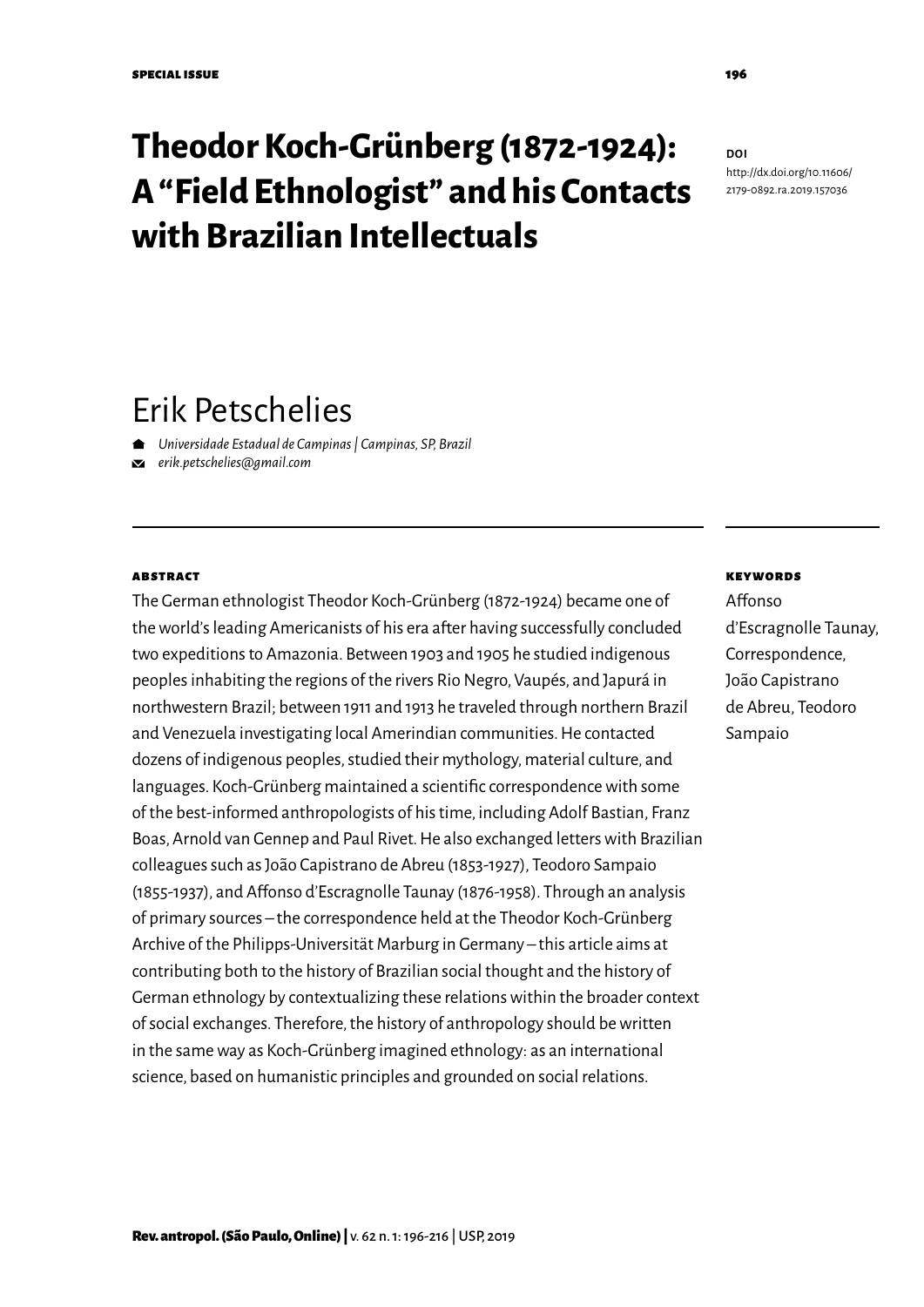#### **introduction1**

Christian Theodor Koch was born on April 9, 1872 in Grünberg (Germany). He studied classical philology at the University of Tübingen and in 1896 began to teach Latin, Greek, history, and German at a secondary school in his home state Hessen. Two years later, he interrupted his work in order to participate as a volunteer "scientific companion" during the fourth German ethnological expedition to the Xingu river basin in Brazil, led by Herrmann Meyer (Kraus, 2004a: 454-456). In 1901, he resigned from his job as a schoolteacher and became a volunteer research assistant at the Royal Museum of Ethnology in Berlin, under the direction of the most prominent Americanist of his time, Karl von den Steinen (1955-1929). In the following year he earned a doctoral degree at the University of Würzburg with a thesis on Guaicuru languages, based both on linguistic material collected by himself during his Xingu expedition and on that provided by his director, von den Steinen. Between 1903 and 1905 (Fig. 1), he undertook a very successful expedition to the rivers Negro, Içana, Aiari, Japurá, and Uaupés in northern Brazil, where he studied several indigenous peoples, particularly the Baniwa, Tukano, Cubeo, and Yahúna (Kraus, 2004b: 35). After this travel, he added the name of his hometown to his own surname (Kraus, 2004b: 35). Koch-Grünberg worked as a research assistant at the Ethnological Museum in Berlin until 1909, the same year he obtained a habilita-

tion degree from the University of Freiburg. Between 1911 and 1913, he traveled from Mount Roraima, in Venezuela, to the river Orinoco, in northwest Brazil, researching local indigenous groups, such as the Pemon and the Yek'wana. In 1915, he took over the position as scientific director at the Linden Museum in Stuttgart and in 1924, joined the American explorer Hamilton Rice (1875-1956) on an expedition to the Orinoco river basin. At the beginning of this trip, on October 8, 1924, Koch-Grünberg died of malaria in the Brazilian town of Vista Alegre (Kraus, 2004b: 36).

Unlike Karl von den Steinen, Koch-Grünberg had neither been to



1 An earlier version of this article was presented under the title "Theodor Koch-Grünberg (1872-1924) and Brazilian Intellectuals" at the "Open Panel 010: Alternate Histories about Anthropology: Tensions between National Imperatives and Cosmopolitan Imperatives" during the 18th World Congress of the International Union of Anthropological and Ethnological Sciences (IUAES), held at Florianópolis (Brazil), July 16-20, 2018. I would like to thank Antonio Motta, Lorenzo Macagno and Eric Morier-Genoud for their comments. I am grateful to people who always have been supportive: Han Vermeulen, Mauro de Almeida, Michael Kraus, Peter Schröder and Siegfried Petschelies. I am also obliged to Claudio Pinheiro and to Ernst Halbmayer, Dagmar Schweizer de Palacios, and Jan Bartsch from the Philipps-University Marburg (Germany) and Ernandes Evaristo Lopes from the Museu Paulista of the University of São Paulo (Brazil). I am grateful to Ariel Rolim Oliveira for his reading and to Kaue Cardinalli for the help with the images. My special thanks goes to Héllen Bezerra for her support. The opinions, hypothesis, conclusions or recommendations expressed in this article are the responsibility of the author and do not necessarily reflect the São Paulo Research Foundation's stance (FAPESP). Grant: 2014/09332-9, São Paulo Research Foundation (FAPESP).

Figure 1 Theodor Koch-Grünberg in Manaus (Brazil), 1903.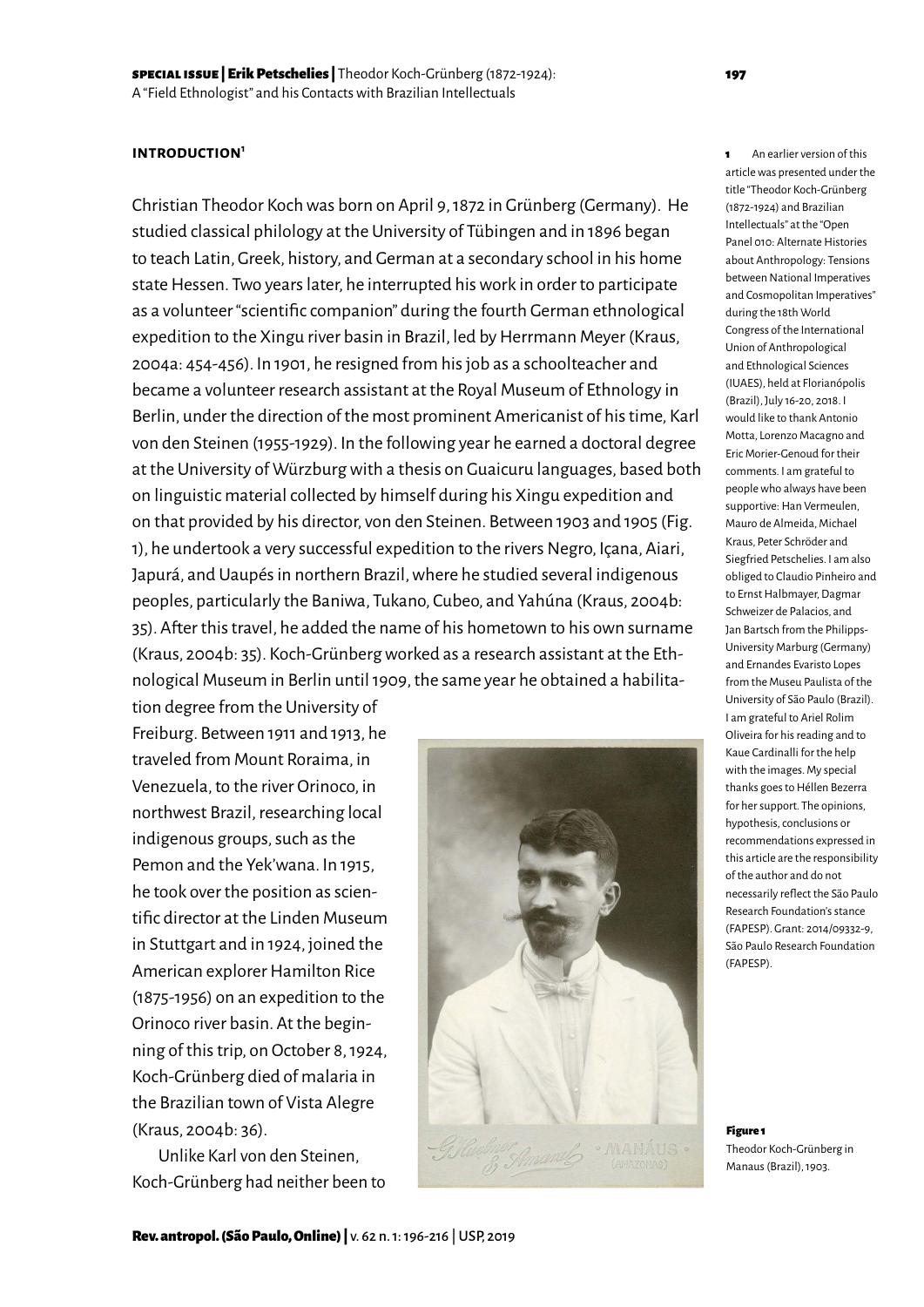São Paulo nor Rio de Janeiro, cities home to the Brazilian intellectual elite.<sup>2</sup> Von den Steinen, who undertook pioneer expeditions to the Xingu river basin in 1884 and 1887-88, not only met with governmental authorities but also with Brazilian intellectuals, such as the historian João Capistrano de Abreu (1853-1927) (von den Steinen, 1886: VII) and the engineer, politician, and novelist, Viscount Alfredo d'Escragnolle Taunay (1843-1899) (von den Steinen, 1894: 2). On account of the fact that he only been to northern Brazil, Koch-Grünberg's sojourns in the country had always been distant from the Brazilian *intelligentsia.*

His first contact with a Brazilian intellectual was in 1913, when Koch-Grünberg sent João Capistrano de Abreu several of his publications.<sup>3</sup> At that time, Koch-Grünberg had already traveled to Brazil three times and maintained a regular exchange of letters with European colleagues who lived in Brazil, such as natural scientists Hermann von Ihering (1850-1930), Emilio Goeldi (1859-1917), Emilie Snethlage (1868-1929), Jacques Huber (1867-1914), and Ernst Ule (1854- 1915). Nevertheless, until 1913, his correspondence with Brazilians was limited to traders or to the staff he hired for his expeditions.

The present article is essentially supported by unpublished primary sources, namely, the letters that Koch-Grünberg exchanged with some of his professional colleagues between 1913 and 1924. This correspondence is held in the *Nachlass Theodor Koch-Grünberg* [Theodor Koch-Grünberg Archive] at the Philipps-Universität Marburg (Germany). The main goal of this article is to understand the relationships of Koch-Grünberg with three Brazilian scholars, João Capistrano de Abreu (1853-1927), Teodoro Sampaio (1855-1937), and Affonso d'Escragnolle Taunay (1876-1958), situating these in the context of dramatic social changes, i.e., World War I (1914-1918) and the ensuing economic depression. As a result, two other aims will be set: on one hand, to provide material that contributes both to the history of Brazilian social thought and the history of German speaking ethnology; on the other, to contribute to the discussion of the archive as an ethnographic field by paying attention to the inference of supra-individual events on social relations (Cunha, 2004: 291).

#### **the** *nachlass*

The Theodor Koch-Grünberg Archive is composed of his personal papers, which include thousands of pictures, field notes, diaries, manuscripts, book reviews, various kinds of drafts, and his "scientific correspondence" comprising of more than 7,500 letters. The German word for this kind of collection is *Nachlass*. There is no perfect translation in English conveying its meaning. Koch-Grümberg's heirs donated the *Nachlass Theodor Koch-Grünberg* to the Department of Ethnology of Philipps-Universität Marburg in 1999. The ethnolo2 Koch-Grünberg to João Capistrano de Abreu, 6 Jan. 1920, VK Mr A.28, file C.

3 João Capistrano de Abreu to Theodor Koch-Grünberg, 8 June 1913, VK Mr A.16, file C.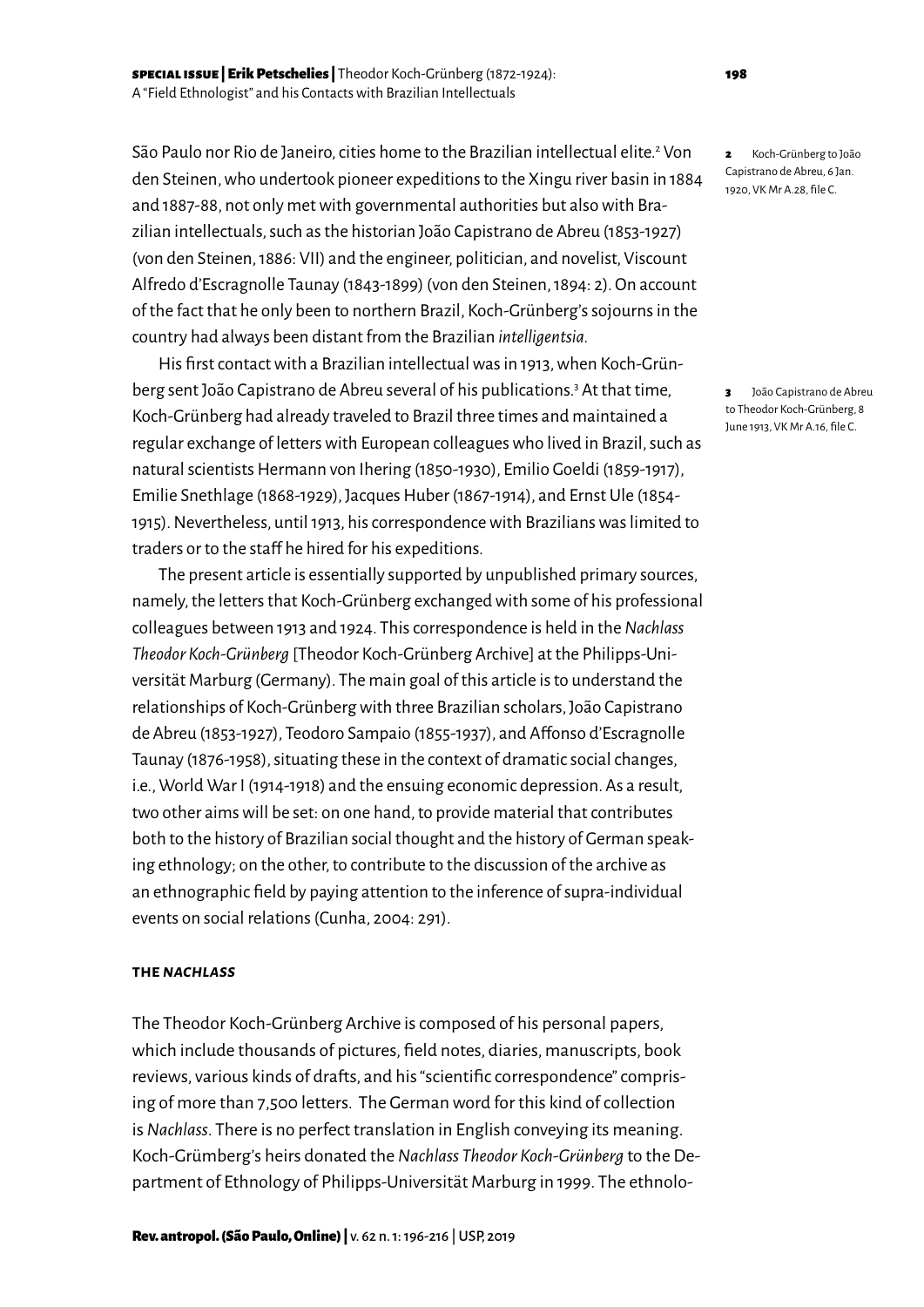Rev. antropol. (São Paulo, Online) | v. 62 n. 1: 196-216 | USP, 2019

gist himself organized part of it. He separated the correspondence into private and professional sections, and put it in a chronological order. A project led by Mark Münzel and Michael Kraus cataloged the entire *Nachlass4* and, in the end, I made an inventory of the scientific correspondence, the *Briefnachlass,*  between 2016 and 2018.

The correspondence not only reveals all of Koch-Grünberg's professional partners and the kind of relationships he had, but also many other aspects, such as ordinary life events like births, marriages, diseases, financial difficulties, travels; but also failed research projects, all types of professional tips concerning expeditions, publications, and Amerindian ethnology, and finally, an abundance of gossip, intrigues, and conflicts.

Therefore, if one takes the *Briefnachlass* as a collection, it is possible to think of it as something like a comprehensive orblike spider web. Every silk line is a social link tied to the center of the web: Koch-Grünberg's subjectivity. The same way an orb spider web is built from its center, encompassing comprehensive circles and aiming at certain finality, the web of social relations expressed in the archive's classificatory order is produced from a central point of view. In this sense, by comparing the *Nachlass* to a spider web, the center of which being a specific subjectivity composed by a set of relations, the analytical stance hereby proposed differs from Tim Ingold's approach. According to Ingold, the threads of a spider web are the material extensions of its body, transforming the spider and its environment into a fluid space in which forces compose all things (Ingold, 2001). In other words, Ingold (2001) proposed an anthropological approach in which connections do not exist, there are only lines. The spider and the web share the same essence. In the present article, however, by taking the *Nachlass* as a relational web, the approach is historical and sociological: the connections do exist and are the main concern.

By thinking of the *Briefnachlass* as a web, the focus of the present analysis migrates from a single set of relations between two correspondents to a group or to patterns of relations, such as those that Koch-Grümberg established with Brazilian intellectuals. Letters are therefore the materialization of social relations seen from a personal, subjective point of view. Letters are also marked by a centripetal force, attracting symbols and expressions of the writer's subjectivity. There are hundreds of correspondents, which necessarily constitute the *Nachlass* as a polyphonic field, but the voices should be understood according to the relation they had to Koch-Grünberg. This requires that the ethnologist or historian take a critical approach that carefully examines the discourses produced from the center of the web of relations. By taking the *Briefnachlass* as a web of relations and meanings built according to a central perspective, this article aims to contribute to approaches that 4 Available at: [https://www.uni-marburg.de/](https://www.uni-marburg.de/fb03/ivk/vk/forschung/vkprojekte/koch/index_html)  [fb03/ivk/vk/forschung/vkprojekte/](https://www.uni-marburg.de/fb03/ivk/vk/forschung/vkprojekte/koch/index_html) [koch/index\\_html](https://www.uni-marburg.de/fb03/ivk/vk/forschung/vkprojekte/koch/index_html). Accessed on 15 July 2018.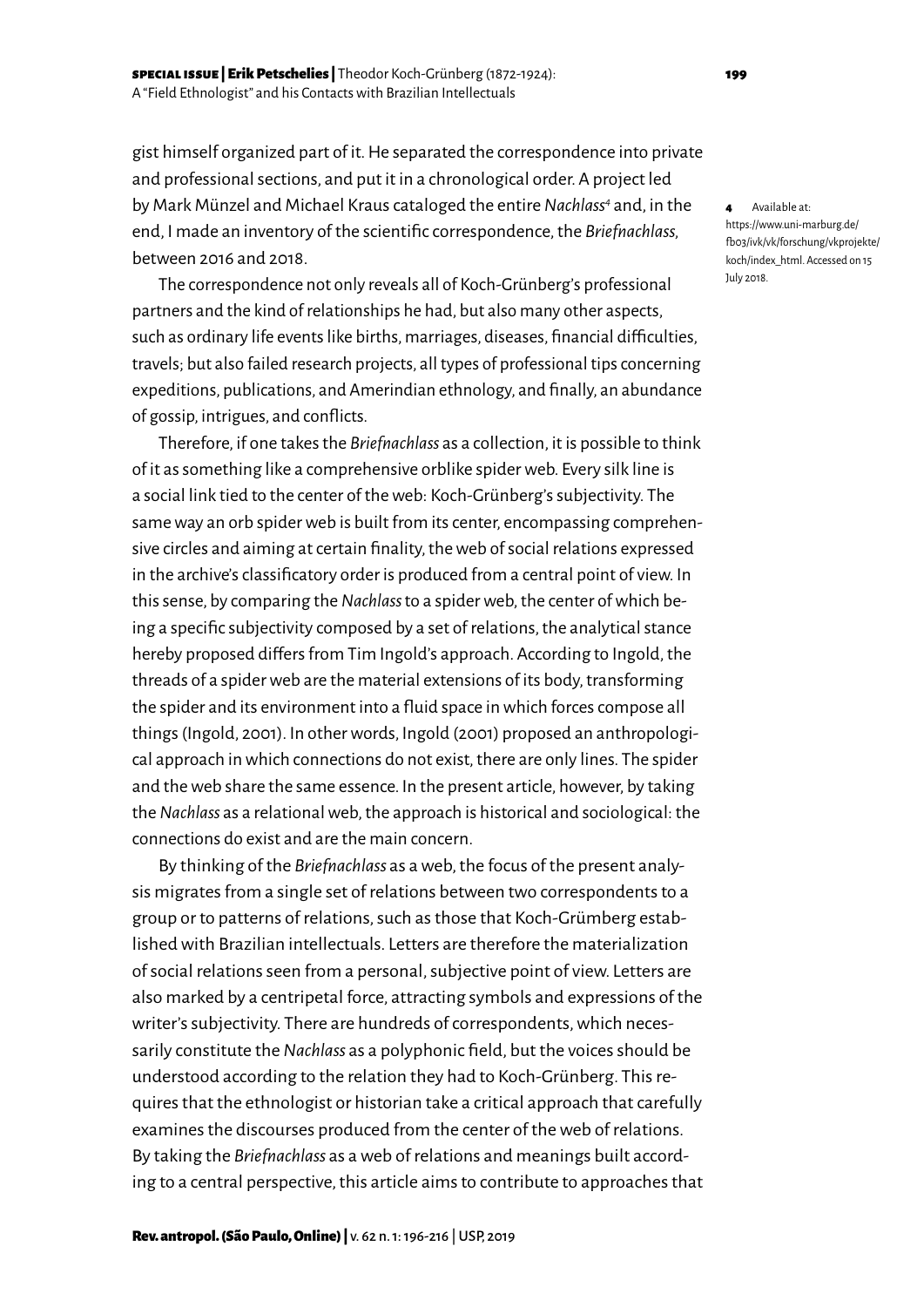consider archives as ethnographic fields.

#### **the encounter**

In the first letter João Capistrano de Abreu wrote to Koch-Grünberg, in 1913, he told him that two Amerindians were teaching him their language.<sup>5</sup> Capistrano de Abreu was probably referring to his two informants, the Kaxinawá Indians Tuxini and Borô, with the help of whom he wrote his famous book *Rã-txa huni-ku~i*, published the following year (Christino, 2006: 123).

Born in Maranguape, Ceará (Brazil), on October 23, 1853, Capistrano de Abreu studied humanities and law in Recife, but never earned a degree (Fig. 2). In 1875, he moved to Brazil's capital Rio de Janeiro, where he began to work as a journalist and librarian at the *Biblioteca Nacional* (National Library). He dedicated his lifework to the study of colonial Brazil, based on rigorous source investigation and critical reviews of contemporary historians (Gontijo, 2010: 16-19). In the 1890s he began to study indigenous languages, a task he carried out for the rest of his life (Gontijo, 2010: 23). *Rã-txa hu-ni-kui – a língua dos caxinauás do rio Ibuaçu, affluente do Murú (Prefeitura de Tarauacá)* [rã-txa hu-ni-kuĩ – The Language of the Kaxinawá from the Ibuaçu River, Tributary of the Murú River (Municipality of Tarauacá)] consists of an interlinear translation of sentences from this Pano language into Portuguese, as well as a grammatical and linguistic analysis. His book was highly influenced by Karl von den Steinen's book on a Carib language, *Die Bakaïri-Sprache* (The Bakairi

Language) (1892). Abreu knew von den Steinen personally, read his books and even translated some of his writings. As Beatriz Christino has shown, Capistrano de Abreu was definitely part of a European Americanist network (Christino, 2006: 77).

Their next contact happened only in the following year, a few weeks before World War I began.<sup>6</sup> The First World War was devastating to German science, as Koch-Grünberg's correspondence with his colleagues reveals. In addition to the human suffering imposed by the war, science was

5 João Capistrano de Abreu to Theodor Koch-Grünberg, 8 June 1913, VK Mr A. 16, file C.



6 João Capistrano de Abreu to Theodor Koch-Grünberg, 4 June 1914, VK Mr A. 16, file C.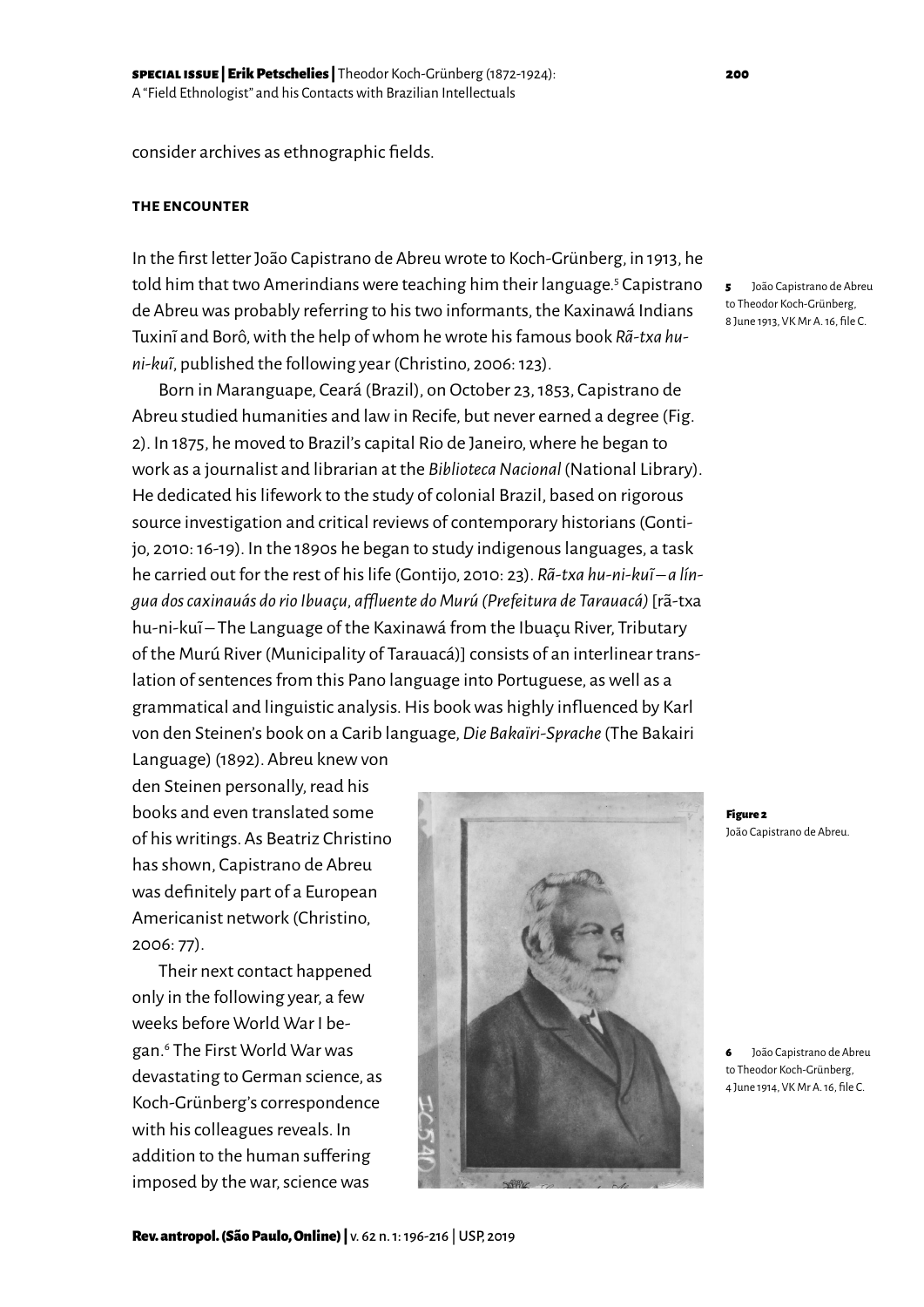severely affected by the lack of money,<sup>7</sup> personnel,<sup>8</sup> and even paper,<sup>9</sup> as well as censorship.<sup>10</sup>

The war also interrupted communication between colleagues living in countries against which Germany was at war,<sup>11</sup> such as Paul Rivet (1876-1958) in France, but also those living overseas, such as Curt Unkel Nimuendajú (1883-1945) in Brazil, due to the interruption of transatlantic communications caused by the war.<sup>12</sup>

In a letter to Capistrano de Abreu, Nimuendajú, a Brazilian ethnologist of German descent requested copies of writings from his Brazilian colleagues. Nimuendajú also inquired about expeditions led by Cândido Mariano da Silva Rondon (1865-1958), a well-known military officer, who was part of the *Comissão Telegráfica* (Telegraphic Commission), an expedition to the Brazilian hinterland tasked with building telegraph lines and contacting indigenous peoples.13 A few weeks later, the correspondence between Koch-Grünberg and Theodoro Sampaio began.

Teodoro Fernandes Sampaio was born on January 7, 1855 as the son of an enslaved woman with a local priest (Fig. 3). His father took him to Rio de Janeiro, where he studied engineering and obtained a post as draftsman at the National Museum (Costa, 2007: 38-40). He participated in two expeditions through the Brazilian hinterland (1878-1880 and 1886) and was involved in the investigation of Brazilian history and indigenous ethnography and linguistics. In his correspondence with Koch-Grünberg, Sampaio stated that he was interested in Koch-Grünberg's studies of the indigenous languages spoken in the region of the Orinoco and Amazon rivers, since he himself was studying "Brazilian languages".14 He made it clear that he contacted Koch-Grünberg by Abreu's mediation. Sampaio told Koch-Grünberg that he was writing an article called *Os naturalistas viajantes dos séculos XVIII e XIX e do progresso da ethnographia indígena no Brasil* (The Traveling Naturalists of the 18th and 19th Centuries and the Progress of Indigenous Ethnography in Brazil), which Koch-Grünberg immediately requested a copy in his response. In that letter, Koch-Grünberg also praises another written work from Sampaio, *Os Kraôs do Rio Preto no Estado da Bahia* (The Krahô of the Preto River in the State of Bahia), which he had read in the *Revue de la société des Américanistes* that Rivet had sent him enclosed in one of the last letters that they exchanged during the war. Koch-Grünberg confided to his Brazilian colleague that, "the connections with my Brazilian friends and colleagues are now especially valuable to me, since this horrible war has interrupted so many of our beautiful science's international bonds."15 Capistrano de Abreu played a key role in Koch-Grünberg's connections with scholars in South America.

In a letter Koch-Grünberg sent to his colleague, Walter Lehmann (1878-1939), the following statement is even clearer in this respect:

7 Theodor Koch-Grünberg to Alberto Frič, 13 April 1916, VK Mr A. 20, file F.

8 Theodor Koch-Grünberg to Erland Nordenskiöld, 3 Dec. 1915, VK Mr A. 19, file N.

9 Eugen Dietrichs Verlag to Theodor Koch-Grünberg, 18 Dec. 1916, VK Mr A. 20, file D.

10 Theodor Koch-Grünberg to Hermann Schmidt, 10 May 1917, VK Mr A23, file Sch.

11 Theodor Koch-Grünberg to Erland Nordenskiöld, 8 Dec. 1919, VK Mr A. 27, file NO.

12 Theodor Koch-Grünberg to Alberto Frič, 13 April 1916, VK Mr A. 20, file F.

13 João Capistrano de Abreu to Theodor Koch-Grünberg, 4 June 1914, VK Mr A. 16, file C.

14 As Sampaio wrote in Portuguese: "línguas Brasílicas." Teodoro Sampaio to Theodor Koch-Grünberg, 1 Aug. 1914, VK Mr A. 17, file S.

15 In German: "Die Verbindung mit meinen brasilian. Freunden und Kollegen ist mir jetzt besonders wertvoll, da der furchtbare Krieg so viele internationale Beziehungen in unserer schönen Wissenschaft unterbrochen hat." Theodor Koch-Grünberg to Teodoro Sampaio, undated, VK Mr A. 17, file S.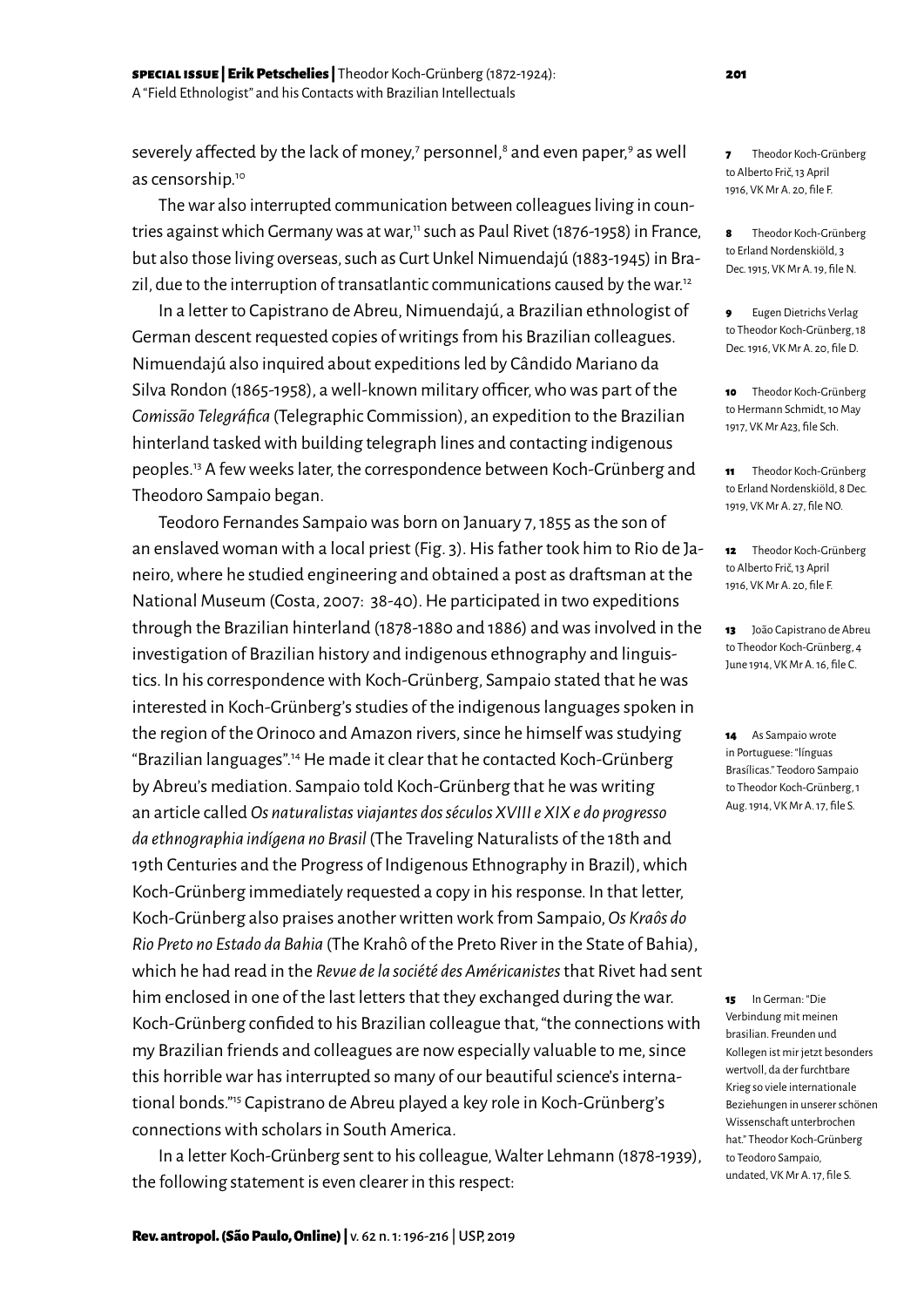# special issue | Erik Petschelies | Theodor Koch-Grünberg (1872-1924): 202 A "Field Ethnologist" and his Contacts with Brazilian Intellectuals

*I now have more connections to South American colleagues than before the war without an effort from my part. Almost every parcel from there brings me valuable books and writings and friendly letters, especially from Brazil, Argentina, Paraguay, and Ecuador. It is different with the USA. The gentlemen there behave straightforwardly stupid.16*



TEODORO Fernandes SAMPAIO  $1854 - 1937$ 

# At the end of his first letter to Sampaio, Koch-Grünberg expressed

hope in finding more intellectuals in Brazil, such as Sampaio and Capistrano de Abreu, "dedicated to the interesting study of the natives, before it is too late."<sup>17</sup> This sentence conveys one of Koch-Grünberg's main concerns, namely the disappearance of indigenous peoples, either due to the massacres, diseases, or by the damaging contact with European culture. By means of genocide and through contact with Europeans and Brazilians, indigenous societies would disappear and with them, their cultural properties. Ever since Adolf Bastian (1826-1905), the physician, anthropologist, traveler, founder of the Museum of Ethnology in Berlin, and "founding father of modern ethnology in Germany" (Vermeulen, 2015: 242), German ethnologists were actively engaged in so-called "salvage ethnography." Therefore, ethnologists sought for the most isolated native peoples possible, in order to not only to study their culture but to also form large ethnographic collections. Bastian had stated that it would be possible to deduct the *Elementargedanken* (elementary thoughts) of the people that made ethnographic objects. The main goal of Bastian's ethnological program was the formation of an inventory of the elementary thoughts of all peoples of all times, the *Gedankenstatistik* (thought statistics) (Koepping, 1983: 84-88). Thus, contact with colleagues living in South America was not only important for supplying him with articles or books that he could not obtain in Europe during a time of war, but also for acquiring firsthand information, such as ethnographic notes and indigenous vocabularies. Koch-Grünberg's correspondence with Curt Nimuendajú and Father Constant Tastevin (1880-1962), among many others, reveals this in detail. In this connection, the epistemological value of Abreu's work also shows itself: its reading is complicated, but there are "magnificently original things."18

Between 1915 and 1920, Koch-Grünberg received only two letters from Brazil-

Figure 3 Teodoro Sampaio.

16 "Mit den südamerikanischen Kollegen habe ich jetzt mehr Verbindung als vor dem Krieg, ohne mein Zutun. Fast jede Post bringt mir von dort wertvolle Bücher und Schrifte und freundliche Briefe, so besonders aus Brasilien, Argentinien, Paraguay, Ecuador. Anders ist es mit den USA. Die Herren dort benehmen sich direkt blödsinnig." (Theodor Koch-Grünberg to Walter Lehmann, 7 Dec. 1920, VK Mr A. 29, file L).

17 "Möchten sich doch in Brasilien recht viele Gelehrte finden, die sich, wie Sie und Dr. J. Capistrano de Abreu, dem interessanten Studium der Ureinwohner widmen, bevor es zu spät ist." Theodor Koch-Grünberg to Teodoro Sampaio, undated, VK Mr A. 17, file S.

18 "Es sind prächtig ursprüngliche Sachen, aber man muss sich erst hineinlesen, da es fast nur Interlinearübersetzungen gibt." Theodor Koch-Grünberg to Walter Lehmann, 24 March 1919, VK Mr A. 27, file L.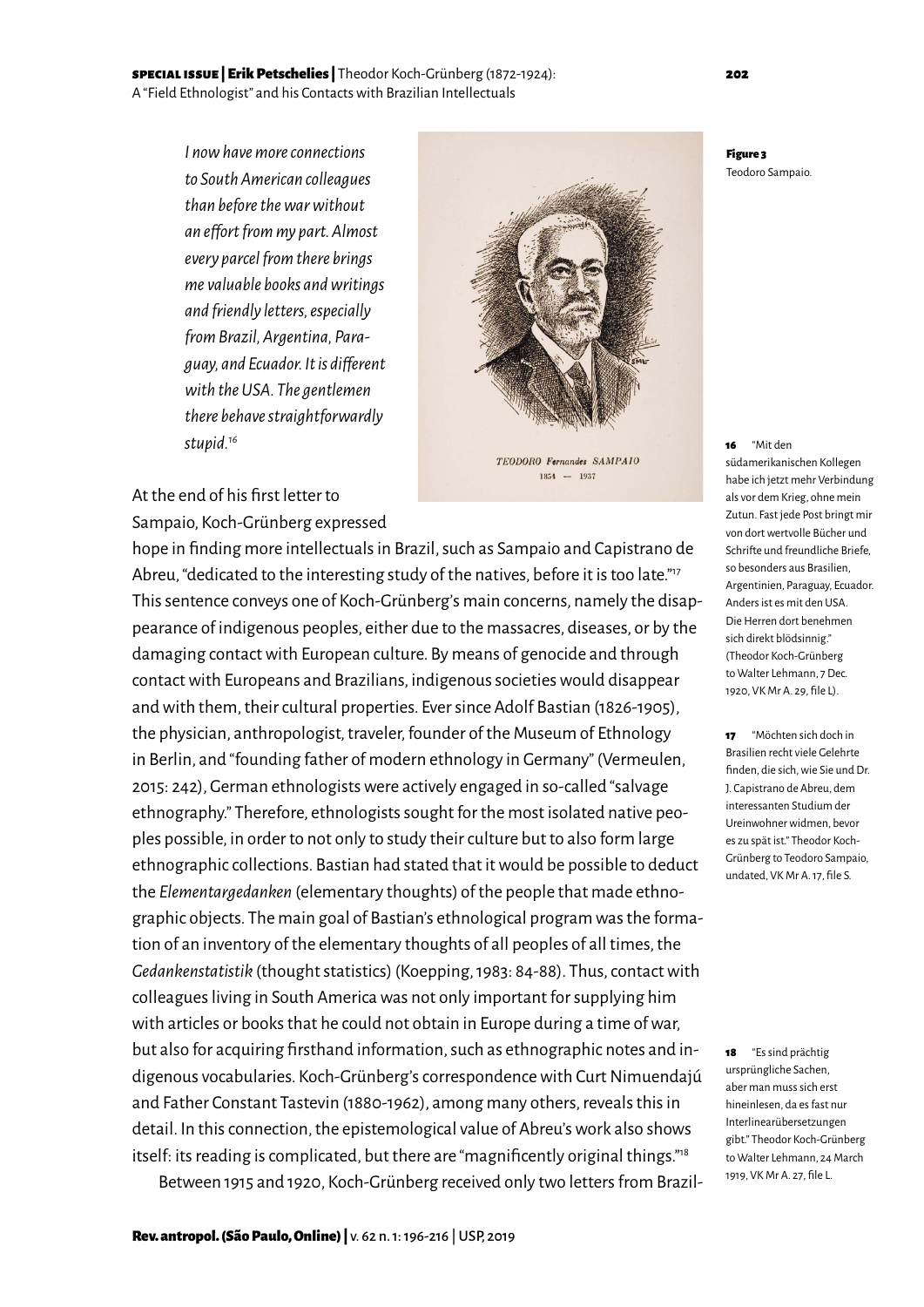ian intellectuals, both written by Teodoro Sampaio. On January 16, 1915, Sampaio thanked Koch-Grünberg for the articles he had sent him and informed him that communication with European colleagues was becoming more and more difficult because of the war.19 On July 15, 1915, Sampaio thanked Koch-Grünberg for the articles about Pemon Indians' magical speeches and expressed his desire to proceed with his studies of non-Tupi indigenous peoples, "but there are many difficulties and I cannot travel all the time to contact those savage peoples."<sup>20</sup>

During World War I, an anti-German sentiment flourished in countries within and outside Europe, including Argentina and Brazil. As historians H. Glenn Penny and Stefan Rinke note about the German Brazilians, "because of the power of that anti-German discourse, many ethnic Germans saw the professional and economic advantages they had gleaned from their ethnicity before 1914 transformed into serious disadvantages" (Penny and Rinke, 2015: 185). Koch-Grünberg received news about the anti-German hatred that his friends in Brazil were suffering even after the war. In 1915 the German ethnologist and folklorist Robert Lehmann-Nitsche residing in La Plata (Argentina) wrote to Koch-Grünberg that the "German hatred is producing wild effects here."21 Curt Nimuendajú also reported the rising prejudice against Germans in Brazil<sup>22</sup> and Mrs. Huber, Jacques Huber's wife, suspected that English civilians set up Brazilians against Germans.<sup>23</sup> Hence, the anti-German sentiment that part of Brazilian society manifested became an important issue in the Brazilian-German relations.

Although opposing the war and any kind of nationalism,<sup>24</sup> Koch-Grünberg was recruited in August 1917, and served as a cartographer in Ulm.<sup>25</sup> There Koch-Grünberg suffered a severe malaria attack and was taken to a field hospital and transferred to a hospital in Stuttgart, where he stayed until November. In January 1918, Koch-Grünberg was ordered to go to Stuttgart and began to work on military maps, "a type of work that was more appealing" to him "than the spirit-killing barrack service."<sup>26</sup> As he was 45 years old, the father of three children, suffered from chronic malaria and had an important post as scientific director at the Linden Museum in Stuttgart, Koch-Grünberg used his contacts in order to be relieved from military service. He appealed to the board of the *Württembergischer Verein für Handelsgeographie* (Württemberg Association for Trade Geography), the institution managing the museum. Through the influence of the director's brother, Count Karl von Urach (1864-1928), head of the house of Württemberg (Claußen, 2015: 208) and highly influential in Germany – during World War I von Urach almost became Prince of Albania and King of Poland – Koch-Grünberg was dismissed from military service in May 1918 and resumed his post at the Linden Museum.<sup>27</sup>

In 1920, Koch-Grünberg recommenced his correspondence with Brazilian colleagues. To his friend, Clemens Brandenburger (1879-1947), Koch-Grünberg confided: 20 As it states in Portuguese: "[…] mas difficuldades são muitas, e eu nem sempre posso viajar até me por em contacto com aquella gente selvagem." Teodoro Sampaio to Theodor Koch-Grünberg, 15 July 1915, VK Mr A. 17, file S.

21 "Der Deutschenhass treibt hier tolle Blüten." Robert Lehmann-Nitsche to Theodor Koch-Grünberg, 21 April 1915, VK Mr A. 19, file L.

22 Curt Nimuendaju to Theodor Koch-Grünberg, 28 Dec.1921, VK Mr A. 33, file N.

22 Frau Huber to Theodor Koch-Grünberg, 1 June 1920, VK Mr A. 33, file N

24 Theodor Koch-Grünberg to Hermann Schmidt, 1 June1920, VK Mr A. 29, file Sch.

25 Theodor Wanner to Theodor Koch-Grünberg, 21 Aug 1917, VK Mr A. 23, file W.

26 "[…] einer Arbeit, die mir mehr zusagt als der geisttötende Kasernendienst." Theodor Koch-Grünberg to "Euer Excellenz," 5 Feb. 1918, VK Mr A. 24, Akte B.

27 Theodor Koch-Grünberg to Fürst Carl von Urach, 21.05.1918, VK Mr A. A12, file *Briefentwürfe an Herzog Wilhelm und Fürst Carl von Urach u.a..*

28 "Mit dem trefflichen Capistrano de Abreu stehe ich seit Jahren vor dem Krieg und neuerdings wieder in eifrigem Briefwechsel. Sein Werk über die Kaschinaua ist hervorragend und fast eigenartig für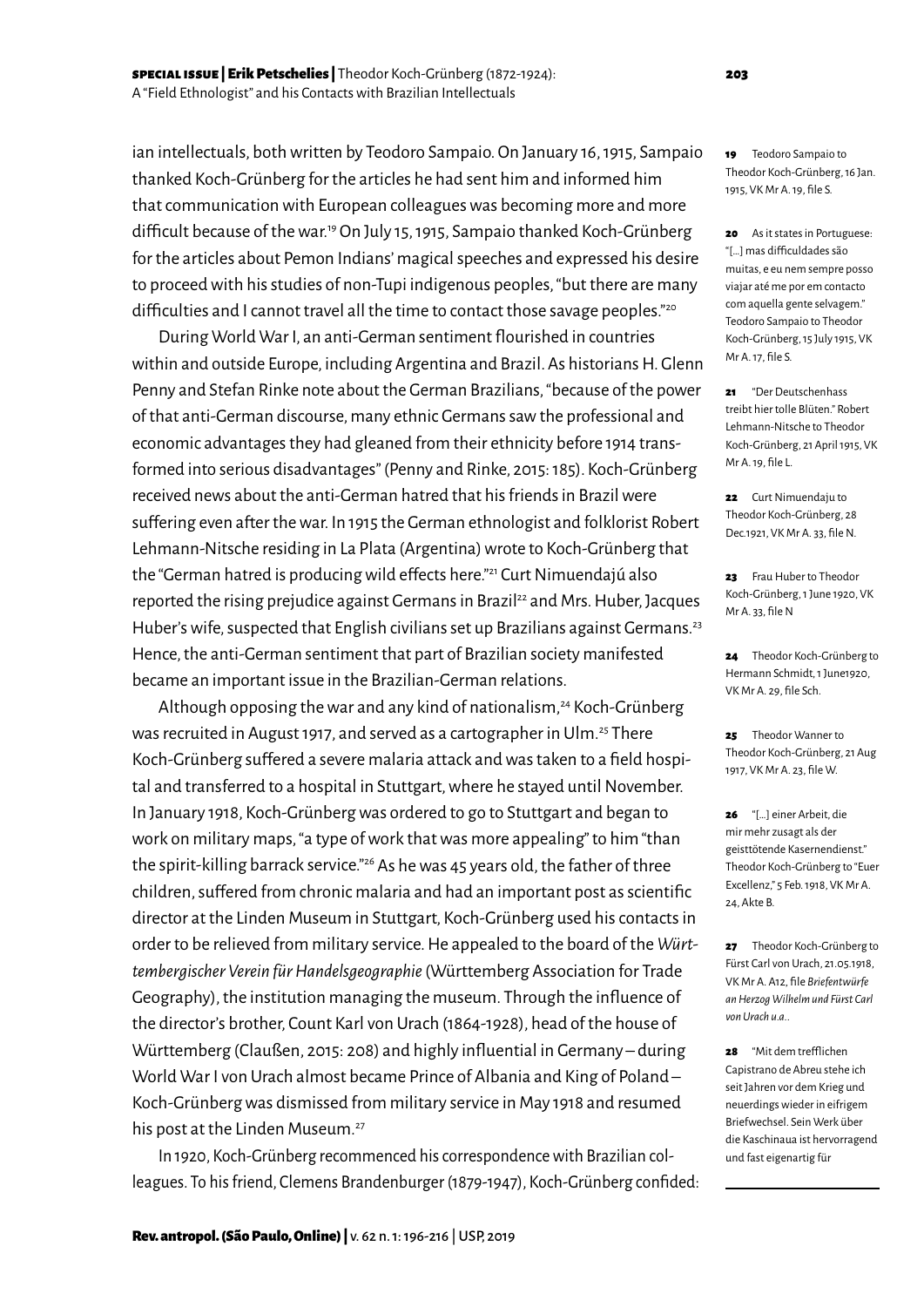*I have been in assiduous correspondence with the excellent Capistrano de Abreu for years before the war and lately again. His work on the Kaschinaua is outstanding and almost unique to South America.28*

That same year, Koch-Grünberg and Capistrano de Abreu exchanged articles and books authored by themselves<sup>29</sup> and by other Brazilian intellectuals, like the physical anthropologist from Rio de Janeiro, Edgar Roquette Pinto (1884-1954).<sup>30</sup> They also discussed Rondon's expedition and its results, $31$  as well as their own works. $32$ 

In 1920, Koch-Grünberg published a book about indigenous mythology, *Indianermärchen aus Südamerika* (Fairy Tales from South America), which contains some myths from the Kaxinawá that Koch-Grünberg extracted and translated from "the excellent and extensive work by the Brazilian Capistrano de Abreu on the fairy world of the Kaschinaua, an Indian tribe in western Brazil" (Koch-Grünberg, 1920: III).<sup>33</sup> Koch-Grünberg sent this book<sup>34</sup> to Capistrano de Abreu with two others as a sign of his "admiration and respect."<sup>35</sup> He recommended Abreu's book to his colleagues,<sup>36</sup> advised research institutes to invite Abreu to collaborate,<sup>37</sup> and published a book review of Abreu's Bakairi study in the journal *Anthropos*. 38 Few intellectuals were as highly estimated in Koch-Grünberg's *Briefnachlass* as Capistrano de Abreu. Nevertheless, Abreu's work was recognized by German ethnologists, not only because of its epistemological value (residing in the interlinear translation, the presentation of myths and tales in Kaxinawá language, and the grammatical analyses), but also because it reflected the extension of the German ethnological program in South America. Capistrano de Abreu applied Karl von den Steinen's method in his own writings, translated articles written by von den Steinen and Ehrenreich, and acted as a promoter of German ethnology. This meant that, by praising Abreu's work, Koch-Grünberg was acknowledging the success of German Americanist ethnology of which he was a main agent, at least after the publication of the book *Zwei Jahre unter den Indianern Nordwestbrasiliens* (Two Years among the Indians of Northwest Brazil), detailing his travel experiences between 1903 and 1905.

During the war, Koch-Grünberg began to express a desire to return to Brazil. He wanted to study the mythology of the Baniwa Indians of the Rio Negro,<sup>39</sup> to travel to Rio de Janeiro, and to visit his friends.<sup>40</sup> The suffering imposed by the war had a very negative influence on Koch-Grünberg's evaluation of European culture, since he was a staunch pacifist.<sup>41</sup> He deemed the war to be an "insanity"<sup>42</sup> and shared Alberto Frič's "contempt for the haughty and in reality so cultureless white humanity."43 The ordinary German population impoverished rapidly due to the severe economic crisis and monetary inflation resulting from the war, which according to Koch-Grünberg had "demoralized them and squeezed them like a lemon."44

Koch-Grünberg's salary during the 1920s corresponded to only 30% of the

 Südamerika." Theodor Koch-Grünberg to Clemens Brandenburger, 13 July1920, VK Mr A. 28, file B.

29 Capistrano de Abreu to Theodor Koch-Grünberg, 20 Oct. 1920, VK Mr A. 28, file C.

30 Theodor Koch-Grünberg to Capistrano de Abreu, 25 Nov. 1920, VK Mr A. 28, file C.

31 Theodor Koch-Grünberg to Capistrano de Abreu, 25 Nov. 1920, VK Mr A. 28, file C.

32 Theodor Koch-Grünberg to Capistrano de Abreu, 13 Feb. 1920, VK Mr A. 28, file C.

33 In German: "[…] das ausgezeichnete, umfangreiche Werk des Brasilianers Capistrano de Abreu, über die Märchenwelt der Kaschinaua, eines Indianerstammes im westlichen Brasilien […]."

34 Theodor Koch-Grünberg to Capistrano de Abreu, 19 Aug. 1920, VK Mr A. 28, file C.

35 As it states in the German source: "Bewunderung und Verehrung." Theodor Koch-Grünberg to Capistrano de Abreu, 06 Jan. 1920, VK Mr A. 28, file C.

36 Erland Nordenskiöld to Theodor Koch-Grünberg, 11 June 1919, VK Mr A. 27, file NO.

37 Theodor Koch-Grünberg to Dr. B. Schädel, 09 Nov. 1915, VK Mr A. 19, file H.

38 Theodor Koch-Grünberg to Clemens Brandenburger, 13 July 1920, VK Mr A. 28, file B.

39 Theodor Koch-Grünberg to Alberto Frič, 13 April 1916, VK Mr A. 20, file F.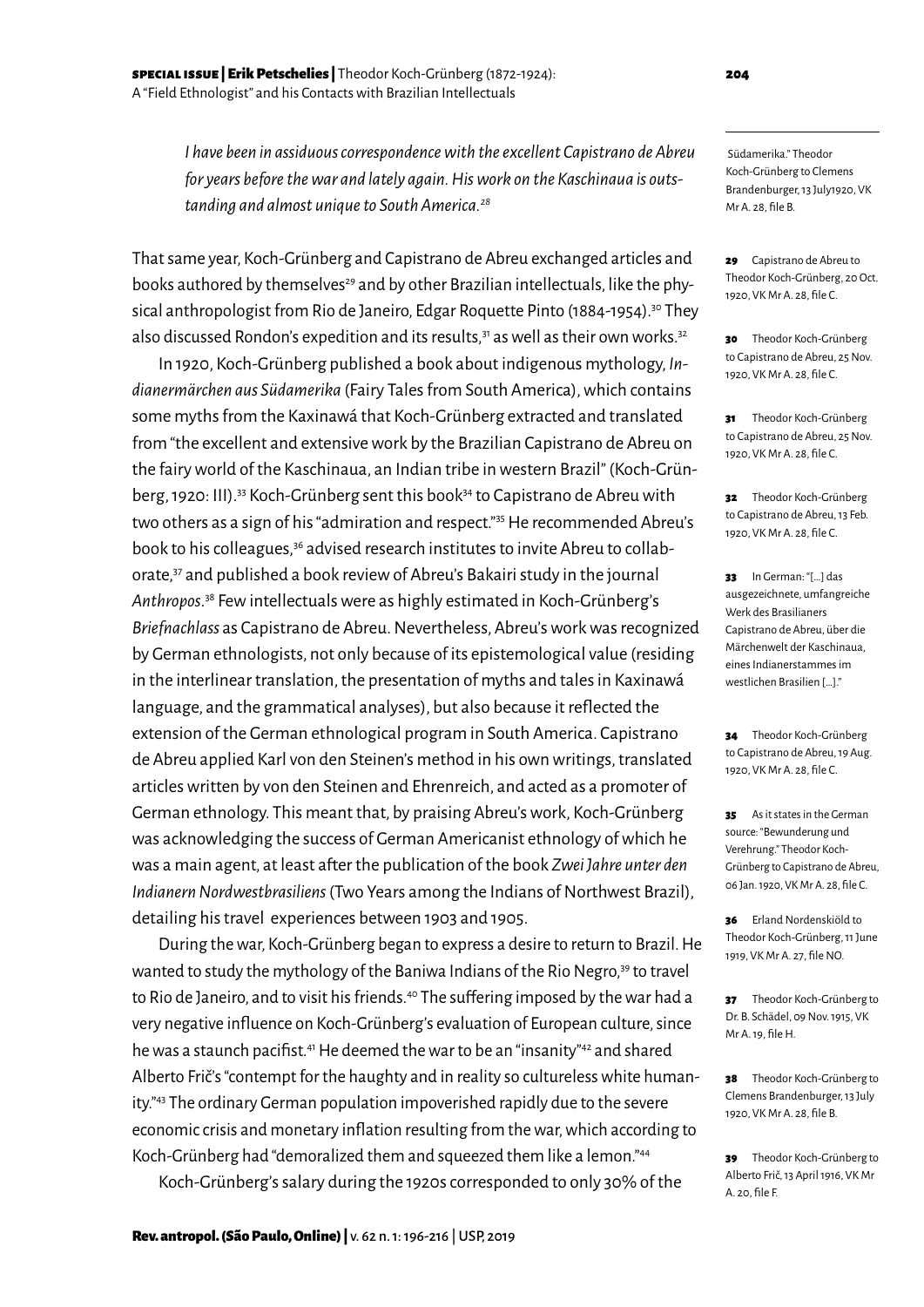value he had earned before the war.<sup>45</sup> Daily life became harder and harder, so much that at several points Koch-Grünberg needed to accept donations from friends living abroad, such as the Swedish ethnologist Erland Nordenskiöld (1877-1932)46 and the Dutch navy officer and cartographer C.H. de Goeje (1879- 1955),<sup>47</sup> who provided him with coffee, chocolate, cheese, butter, sugar, milk, peas, and other groceries. In a letter thanking for a package he had received from Robert Hoffert, Koch-Grünberg wrote: "Concerning this excellent coffee, you have probably thought rather of me the 'Old Brazilian,' who was too often deprived of this stimulating beverage during the long period of war."48

In order to improve his income, Koch-Grünberg undertook a series of lecture tours: in 1922 and 1923 he went to Switzerland and between March 20 and April 16, 1924, Koch-Grünberg gave 16 talks in various cities in central Germany.49 Delivering lectures in scholarly associations was an ordinary intellectual practice, but doing it at this intensity and especially at this frequency only began after the war.

Moreover, after World War I Koch-Grünberg realized that the means obtainable in Germany were too scarce for him to organize another expedition or even to publish the last two of his five-volume monograph *Vom Roraima zum Orinoco*  (From Roraima to Orinoco). Therefore, he tried to use his network of scientific contacts in order to obtain foreign funding. In addition to the Swiss lecture tour, Koch-Grünberg attempted to organize another through Sweden<sup>50</sup> and applied for funding from the *Emergency Society for German & Austrian Science and Art*, established by Franz Boas in the USA, in order to publish two books.<sup>51</sup> Koch-Grünberg encouraged his friends to request funding outside Germany. When, for instance, Nimuendajú wrote to him that he was working for a Swedish museum, Koch-Grünberg advised: "Make sure that you are well paid for your affairs! The Swedes can do it with their krona."52

Therefore, one should understand the relationships with Brazilian intellectuals within this contextual paradigm shift: in less than forty years, the German Americanist ethnology saw its apogee and its decline. Especially during the 1920s, German Americanists were struggling to put in practice the research program they had established before the war. However, this program depended on abundant funds that could no longer be found anywhere in Europe and was based on theoretical problems that most anthropologists outside of Germany had already rejected.

In 1922, the Brazilian government celebrated the centenary of independence from Portugal with several events: the *Museu Paulista* in São Paulo obtained new collections concerning Brazilian history, Rio de Janeiro hosted the world exposition as well as the International Congress of Americanist, and numerous civic commemorations took place. Being aware of his leading role in the study of Brazilian Amerindians, Koch-Grünberg cherished the hope of finally returning

40 Theodor Koch-Grünberg to Capistrano de Abreu, 6 Jan. 1920, VK Mr A. A28, file C.

41 Theodor Koch-Grünberg to Hermann Schmidt, 1 June 1920, VK Mr A. 29, file Sch.

42 "Es ist wirklich höchste Zeit, dass dieser Wahnsinn aufhört." Theodor Koch-Grünberg to Richard Karutz, 24 April 1917, VK Mr A. 23, file K.

43 In German: "Ihre Verachtung für die hochmütige und in Wahrheit doch so kulturlose weisse Menschheit kann ich vollkommen nachfühlen!" Theodor Koch-Grünberg to Alberto Frič, 13 April 1916, VK Mr A. 20, file F.

44 As Koch-Grünberg wrote: "[Krieg], der das Volk entnervt, demoralisiert und ausgrepresst hatte wie eine Zitrone" Koch-Grünberg to Hermann Schmidt, 1 June 1920, VK Mr A. 29, file Sch.

45 Theodor Koch-Grünberg to Alfredo Jahn, 17 Dec. 1923, VK Mr A. 35, file IJ.

46 Erland Nordenskiöld to Theodor Koch-Grünberg, 20 May 1919, VK Mr A. 27, file NO.

47 C.H. de Goeje to Theodor Koch-Grünberg, 28 Dec. 1920, VK Mr A. 30, file G.

48 "Bei dem ausgezeichneten Kaffee haben Sie wohl in erster Linie an mich alter Brasilianer gedacht, der diesen anregenden Trank während der langen Kriegszeit oft genug schmerzlich entbehren musste." Theodor Koch-Grünberg to Robert Hoffert, undated 1919, VK Mr A. 26, file H.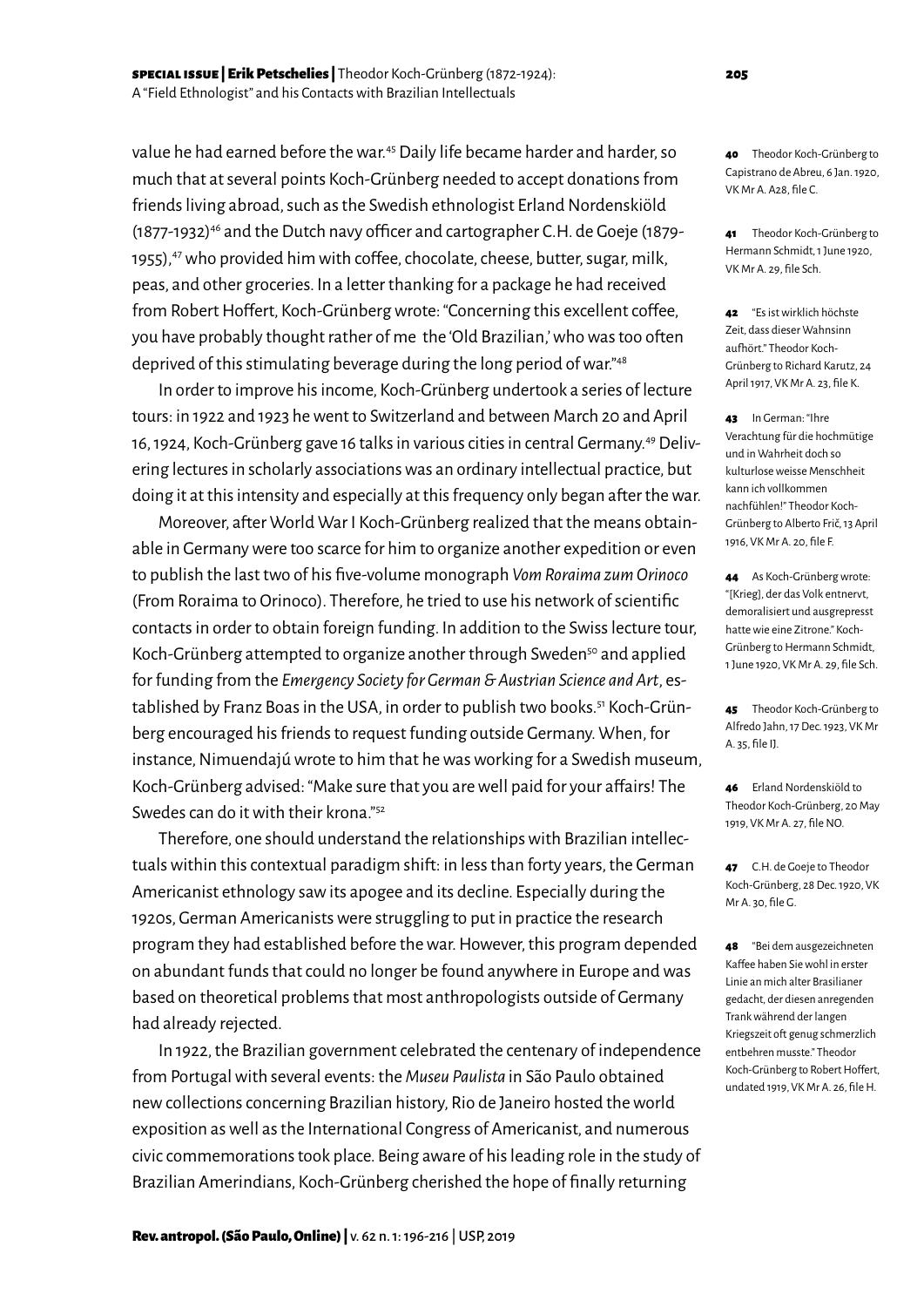### special issue | Erik Petschelies | Theodor Koch-Grünberg (1872-1924): 206 A "Field Ethnologist" and his Contacts with Brazilian Intellectuals

to Brazil,<sup>53</sup> after receiving an official invitation and funds from the Brazilian government in order to participate in these commemorations.54

Koch-Grünberg thought that because of the centenary festivities the Brazilian government would bring indigenous peoples to Rio de Janeiro.55 As Christino argued that if had

been the case, Koch-Grünberg could have undertaken linguistic studies even by merely sojourning in the city (Christino, 2007: 57). Subsequently, Koch-Grünberg wrote to his friend Father Adalbert Kaufmehl, who lived in Rio, about the possibilities of obtaining an official invitation from the Brazilian government.<sup>56</sup> Thus, Koch-Grünberg mobilized his network in Brazil to help him obtain funding. He paid for the subscription and even received the membership card (Fig. 4), still expecting financial aid from the Brazilian government.<sup>57</sup>

As Paul Rivet stated in a letter to Koch-Grünberg that no European ethnologist had the means to travel to Rio in order to participate in the Americanist Congress,58 therefore Brazilian funds were the only possibility for attending the event. Eight months later, Kaufmehl wrote to Koch-Grünberg that himself, Capistrano de Abreu, and Affonso d'Escragnolle Taunay (1876-1958) were seriously engaged in obtaining financing for Koch-Grünberg. "Capistrano Abreu," reported Kaufmehl, "has personally had several meetings with ministers and other officials of the federal government; however, the answer was always: 'there are no funds available for this.'"59

Furthermore, neither Koch-Grünberg nor any other German ethnologist was invited to the congress.<sup>60</sup> Koch-Grünberg complained to his friend Clemens Brandenburger, quoting Nordenskiöld: "In Rio they don't seem to have any idea about our existence."61 Nordenskiöld was surprised when he learned that he had received an invitation and Koch-Grünberg had not,<sup>62</sup> since, in his opinion, no one had done more for the investigation of Brazil than Koch-Grünberg.63 Koch-Grünberg certainly thought that the influence of his few intellectual friends and local prominent citizens in far northern Brazil would be enough to convince the national government to pay for his trip. However, what Koch-Grünberg did not realize was that the centenary celebration intended to present a positive image of Brazil, and that a European intellectual who exposed cruelties committed against indigenous peoples, criticized regional political elites and Western civilization in general, would not be very welcome. Nimuendaj**ú** understood Koch-Grünberg's rejection in the context of the anti-German sentiment in Brazil: "I believe that the Brazilians have

#### Figure 4

**VICESIMO** CONGRESSO INTERNACIONAL DE AMERICANISTAS

RIO DE JANEIRO – BRASIL<br>18-30-Junio-1919: 33

CARTÃO DE CONGRESSISTA F. DR. THEODOR KOCH-GE

INTRANSFERIVEL 

x. 434

UNBERG (

Koch-Grünberg's membership card.

49 Gustav Hennig to Theodor Koch-Grünberg, 1 Feb. 1924, VK Mr A. 37, file QR.

50 Theodor Koch-Grünberg to Erland Nordenskiöld, 14 Aug. 1922, VK Mr A. 33, file N.

51 Franz Boas to Theodor Koch-Grünberg, 09 April 1921, VK Mr A. 30, file B.

52 As it stands in the German source: "Lassen Sie sich die Sachen nur recht gut bezahlen! Die Schweden können es mit ihren Kronen." Theodor Koch-Grünberg to Curt Nimuendaju, 19 Sept. 1922, VK Mr A. 33, file N.

53 Theodor Koch-Grünberg to Don Germano Garrido y Otero, 27 Nov. 1920, VK Mr A. 28, file G.

54 Theodor Koch-Grünberg to Paul Rivet, 27 Nov. 1920, VK Mr A. 29, file R.

55 Theodor Koch-Grünberg to Paul Rivet, 27 Nov. 1920, VK Mr A. 29, file R.

56 Theodor Koch-Grünberg to Adalbert Kaufmehl, 31 Aug. 1920, VK Mr A. 29, file K.

57 Mitgliedskarte. VK Mr A. 32, file A.

58 Paul Rivet to Theodor Koch-Grünberg, 20 Nov. 1920, VK Mr A. 31, file R.

59 "Capistrano Abreu hat persönlich mit mehreren Ministern der Bundesregierung Rücksprache gehabt, allein aller Bescheid war immer: 'não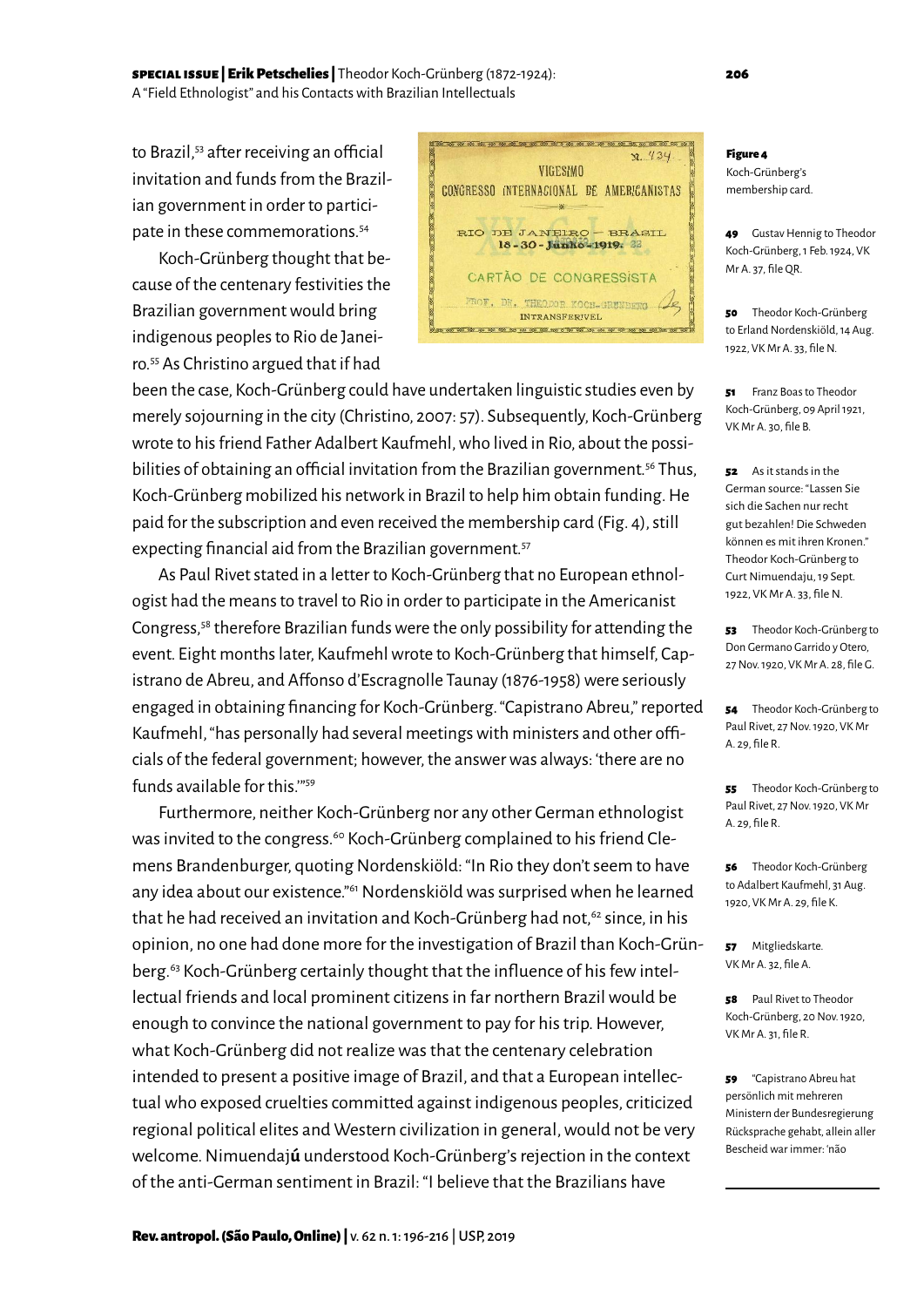no interest in the participation of German scholars in the conference." After Germany's defeat in the war, to which Brazilians believed they contributed to, "people have gotten used trampling on us." 64

At about the same time, another possibility of travel to Brazil arose. In 1920, Koch-Grünberg managed to establish communication with his Brazilian colleagues and among them being Affonso d'Escragnolle Taunay (1843-1899) (Fig. 5). Taunay's biography contrasted with that of Teodoro Sampaio and Capistrano de Abreu. Sampaio and Abreu had been free black men during the slavery regime in Brazil. Abreu was an autodidact and Sampaio had to buy the freedom of his brothers. By contrast, Taunay was the son of the Viscount Alfredo d'Escragnolle Taunay (who had met Karl von den Steinen) and a member of a wealthy French family that had migrated to Brazil in 1816. Like his father, Affonso d'Escragnolle Taunay studied engineering before turning to the humanities. Abreu was a friend and his mentor: he encouraged Taunay to study the history of São Paulo province (Oliveira Junior, 1994: 10-14).

In 1917, Taunay became director of the *Museu Paulista* and was the main intellectual in charge of transforming it from a naturalist institution into a historiographical museum. In this process, he and Koch-Grünberg exchanged materials for approximately one year, beginning in February 1920.<sup>65</sup> In April 1921, Taunay asked Koch-Grünberg if he would accept to undertake an expedition to the Doce River; the Museu Paulista would cover the expenses.<sup>66</sup> This territory was not entirely *terra incognita*, as German ethnologists would have preferred, but the last German expedition to this region had been in 1884, led by Paul Ehrenreich (Ehrenreich, 1887). In almost 40 years, no German ethnologist had studied the Botocudo Indians, so this trip could provide meaningful material. Koch-Grünberg joined the project with enthusiasm. Since he had to quit his job, he needed 6,000 Mark monthly in order to support his wife and children in Germany, as well as funds to buy equipment, and cover travel expenses.67 In June 1921, Taunay answered that the Brazilian government would transfer these resources to Koch-Grünberg's bank account in Germany and that he had reported to the Minister of the Interior about the ethnologist's decision.<sup>68</sup> In September, Taunay informed him that the Minister had decided that the expedition should wait until a better financial moment<sup>69</sup> and in December, he wrote saying that the expedition needed to be postponed until 1923, due to the preparations for the independence celebrations.<sup>70</sup> Six months later the project was definitely abandoned, burying Koch-Grünberg's hopes for traveling to Brazil in 1922.<sup>71</sup>

Koch-Grünberg's contacts with other Brazilian intellectuals and institutions were not successful either. He tried to engage in a relationship with them by sending books, articles, and requesting their publications. He sent, for

 ha verba para isso.'" Adalbert Kaufmehl to Theodor Koch-Grünberg, 10 April 1921, VK Mr A. 30, file K.

60 Franz Heger to Theodor Koch-Grünberg, 15 Oct. 1923, VK Mr A. 35, file H.

61 "Man scheint in Rio von unserer Existenz gar keine Ahnung zu haben." Theodor Koch-Grünberg to Clemens Brandenburger, 27 Dec. 1921, VK Mr A. 29, file V.

62 Frland Nordenskiöld to Theodor Koch-Grünberg, 15 May 1922, VK Mr A. 33, file N.

63 Erland Nordenskiöld to Theodor Koch-Grünberg, 23 May 1922, VK Mr A. 33, file N.

64 "Ich glaube es liegt den Brasilianern auch gar nichts an der Teilnahme deutscher Gelehrter am Congress." "Jetzt hat man sich daran gewöhnt uns mit Füßen zu treten." Curt Nimuendaju to Theodor Koch-Grünberg, 28 Dec. 1921, VK Mr A. 33, file N.

65 Affonso d'Escragnolle Taunay to Theodor Koch-Grünberg, 20 Feb. 1920, VK Mr A. 29, file T.

66 Affonso d'Escragnolle Taunay to Theodor Koch-Grünberg, 7 April 1921, VK Mr A. 31, file S.

67 Theodor Koch-Grünberg to Clemens Brandenburger, 23 May 1921, VK Mr A. 31, file S.

68 Affonso d'Escragnolle Taunay to Theodor Koch-Grünberg, 25 June 1921, VK Mr A. 31, file S.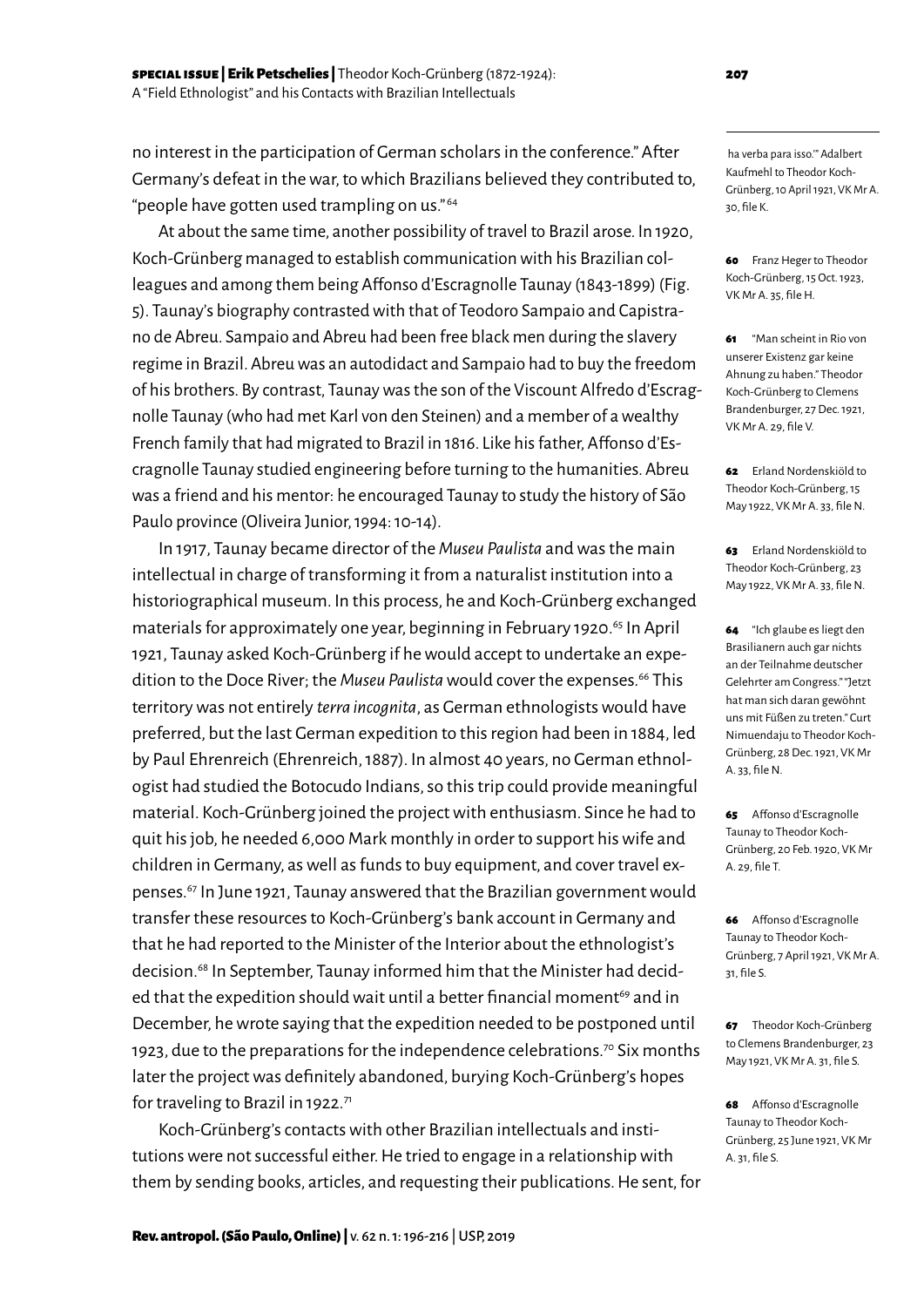# special issue | Erik Petschelies | Theodor Koch-Grünberg (1872-1924): 208 A "Field Ethnologist" and his Contacts with Brazilian Intellectuals

instance, some of his material to Roquette Pinto, Mariano Rondon, and the *Instituto Histórico e Geográfico* (Geographical and Historical Institute); but never received an answer from them.72 He wondered whether they had received his parcels, so he wrote to them several times. He asked his Brazilian friends to obtain news that never came.73 After realizing that the Maussean *triple obligation* he had mobilized many times in order to establish relationships with



intellectuals from other nationalities and indigenous peoples was no longer working in Brazil, he felt that the authorities and institutions, as well as many scholars, were treating him unfairly, especially after he had dedicated 25 years of his life studying that country. Koch-Grünberg openly confided his frustration in a letter to his colleague Dr. O. Quelle:

*I even own two copies of "Rondonia," not from the author [Roquette-Pinto], to whom I wrote in vain at the time, but from my old friend Dr. João Capistrano de Abreu, a very serious Brazilian scholar, and my colleague in São Paulo, Dr. Affonso d'Escragnolle Taunay, director of the Museu Paulista. Other than that, I have been treated in a rather negligent way by the Brazilians, whom I have been working for many years.74* 

In May 1923, the north-American geographer Hamilton Rice invited Koch-Grünberg to participate in an expedition to Brazil<sup>75</sup>; two months later, they began to plan the trip.76 In January 1924, Koch-Grünberg was dismissed from his post as scientific director at the Linden Museum in Stuttgart due to the financial situation of the association funding the museum.<sup>77</sup> During this month, he tried to obtain a professorship in ethnology at Heidelberg University, where he had been giving lectures since 1915,<sup>78</sup> but he did not obtain this position.<sup>79</sup> Nevertheless, Koch-Grünberg was set to land a position in Berlin, either as general director of the Museum of Ethnology or as professor at the University of Berlin or maybe even both.<sup>80</sup> His position would be discussed with the government after Koch-Grünberg's return from the Rice expedition.<sup>81</sup> Sadly, at the beginning of this travel, Koch-Grünberg died of malaria in Vista Alegre, northern Brazil, on October 8, 1924 (Kraus, 2004b: 36).

Figure 5

Affonso d'Escragnolle Taunay.

69 Affonso d'Escragnolle Taunay to Theodor Koch-Grünberg, 14 Sept. 1921, VK Mr A. 31, file S.

70 Affonso d'Escragnolle Taunay to Theodor Koch-Grünberg, 17 Dec. 1921, VK Mr A. 31, file S.

71 Theodor Koch-Grünberg to Affonso d'Escragnolle Taunay, 21 June 1922, VK Mr A. 33, file T.

72 Theodor Koch-Grünberg to Capistrano de Abreu, 8 May 1920, VK Mr A. 28, file C.

73 Theodor Koch-Grünberg to Capistrano de Abreu, 13 Feb. 1920, VK Mr A. 28, file C.

74 "Von der 'Rondonia' besitze ich sogar zwei Exemplare, nicht vom Verfasser, an den ich mich seinerzeit vergeblich wandte, sondern von meinem alten Freunde Dr. João Capistrano de Abreu, einem sehr ernsten brasilianischen Gelehrten, und von meinem Kollegen in São Paulo, Dr. Affonso d'Escragnolle Taunay, Direktor des Museu Paulista. Sonst werde ich von den Brasilianern, für die ich doch auch seit vielen Jahren arbeite, recht stiefmütterlich behandelt." Theodor Koch-Grünberg to Dr. O. Quelle, 16 July 1923, VK Mr A. 35, file PQ.

75 Hamilton Rice to Theodor Koch-Grünberg, 1 May 1923, VK Mr A. 35, file R.

76 Theodor Koch-Grünberg to Hamilton Rice, 23 July 1923, VK Mr A. 35, file R.

77 Württembergischer Verein für Handelsgeographie to Theodor Koch-Grünberg, 8 Jan. 1924, VK Mr A. 37, file W.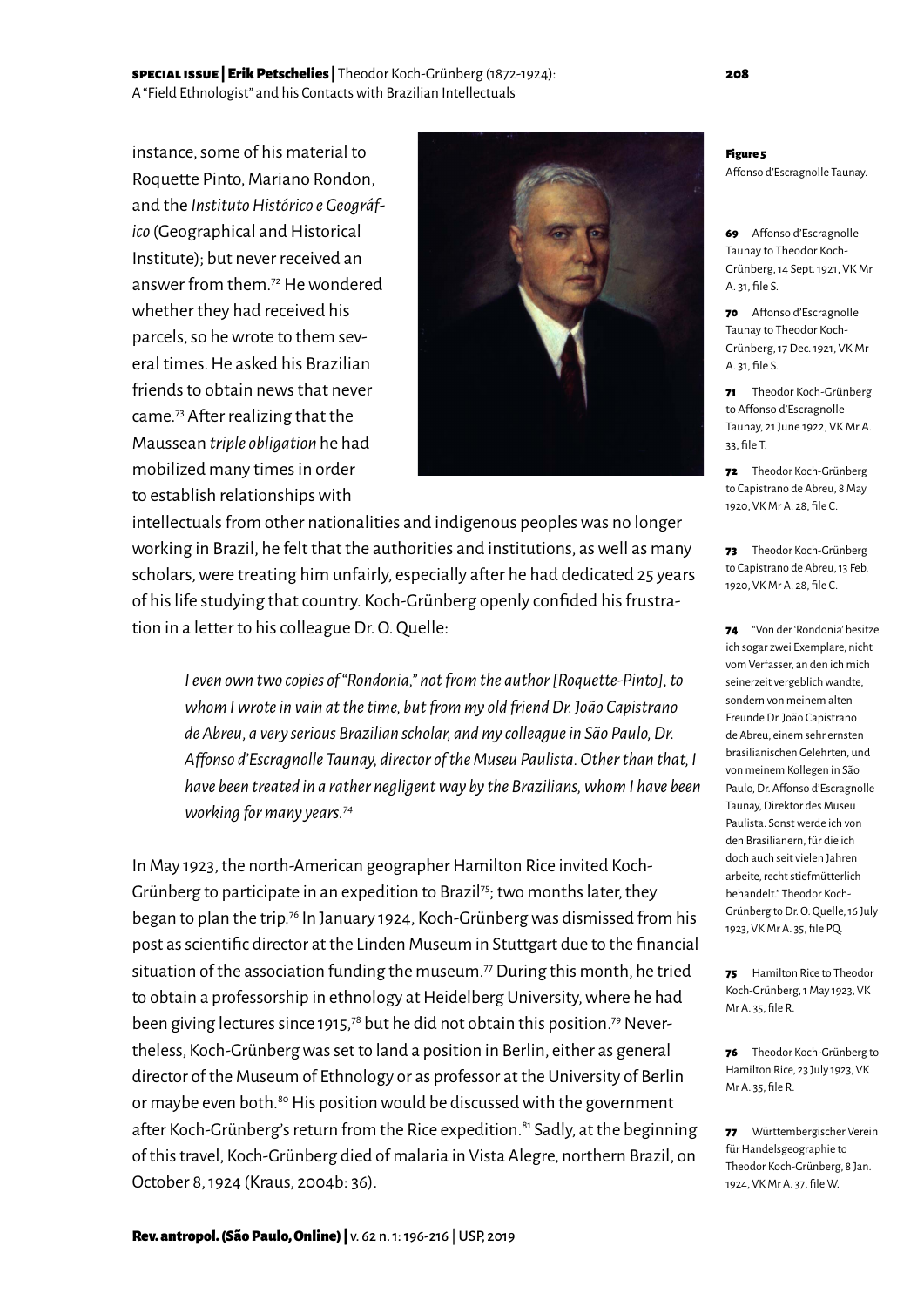#### **conclusion**

Koch-Grünberg witnessed the transformation of social structures, which he reported on in a subjective manner in his correspondence. He began his career during the pompous German Empire; but when he died, Germany was an impoverished republic, devastated by the First World War and ravaged by an economic crisis. Koch-Grünberg's correspondence evinces how World War I and the economic depression shaped social relations and how European Americanists mobilized their relationship networks within this context. These events imposed social, economic, and political restrictions on social relations. Yet, within this context Americanists still exerted enough agency in order to engage in social relations, find solutions to problems that did not exist before this shift, and signify that context by interpreting reality.

From a historiographical perspective, by taking the archive as an ethnographic field, it was possible to invert the formula that imposes the impact of supra-individual events upon common people. Instead, it is possible to notice how ordinary people were trying to understand their realities, expressing worldviews and signifying the context in which they were involved. Therefore, instead of looking at the events in order to understand the changes they produced in the social structure, this article's aim is to comprehend the understanding that ordinary people had of those events. Moreover, to understand the worldview of the Other – be they Amerindians, the Nuer, scientists or field ethnologists – is an anthropological endeavor.

Koch-Grünberg also observed acute transformations in anthropology: the procedure of field research changed from "extensive scientific expeditions towards intensive fieldwork" (Kraus, 2004a: 469), the theoretical problems changed, as well as the aspects of social life investigated by scholars. Koch-Grünberg saw Germany losing its leading role within museology and ethnology. Glenn Penny has argued that by the end of the nineteenth century, German ethnological museums, especially in Berlin, had acquired so many ethnographic objects that their directors and curators were no longer able to exhibit them in meaningful displays (Penny, 2002: 162ff.). The fast-growing collections worsened the situation so that, when World War I began, German ethnological museums had already lost some of their influence in international museology. German ethnological museums were considered exemplary in the late 1880s and 1890s, but in less than 30 years they became out of date.

Koch-Grünberg was also aware of the anthropological turn his generation was facing. He knew the classics of British anthropology –citing E.B. Tylor in his work about South American animism (Koch-Grünberg, 1900) – but like his German colleagues, opposed social evolutionism because of its lack of empiri78 Ministerium des Kultus und Unterrichts to Theodor Koch-Grünberg, 2 Oct. 1915, VK Mr A<sub>1</sub> file K6-01K2

79 Ministerium des Kultus und Unterrichts to Geheimrat Hofrat, 22 Jan. 1924, VK Mr A. 37, file H.

80 Theodor Koch-Grünberg to Alfred Hettner, 30 Jan. 1924, VK Mr A. 37, file H.

81 Theodor Koch-Grünberg to Alfred Hettner, 7 Jan. 1924, VK Mr A. 37, file H.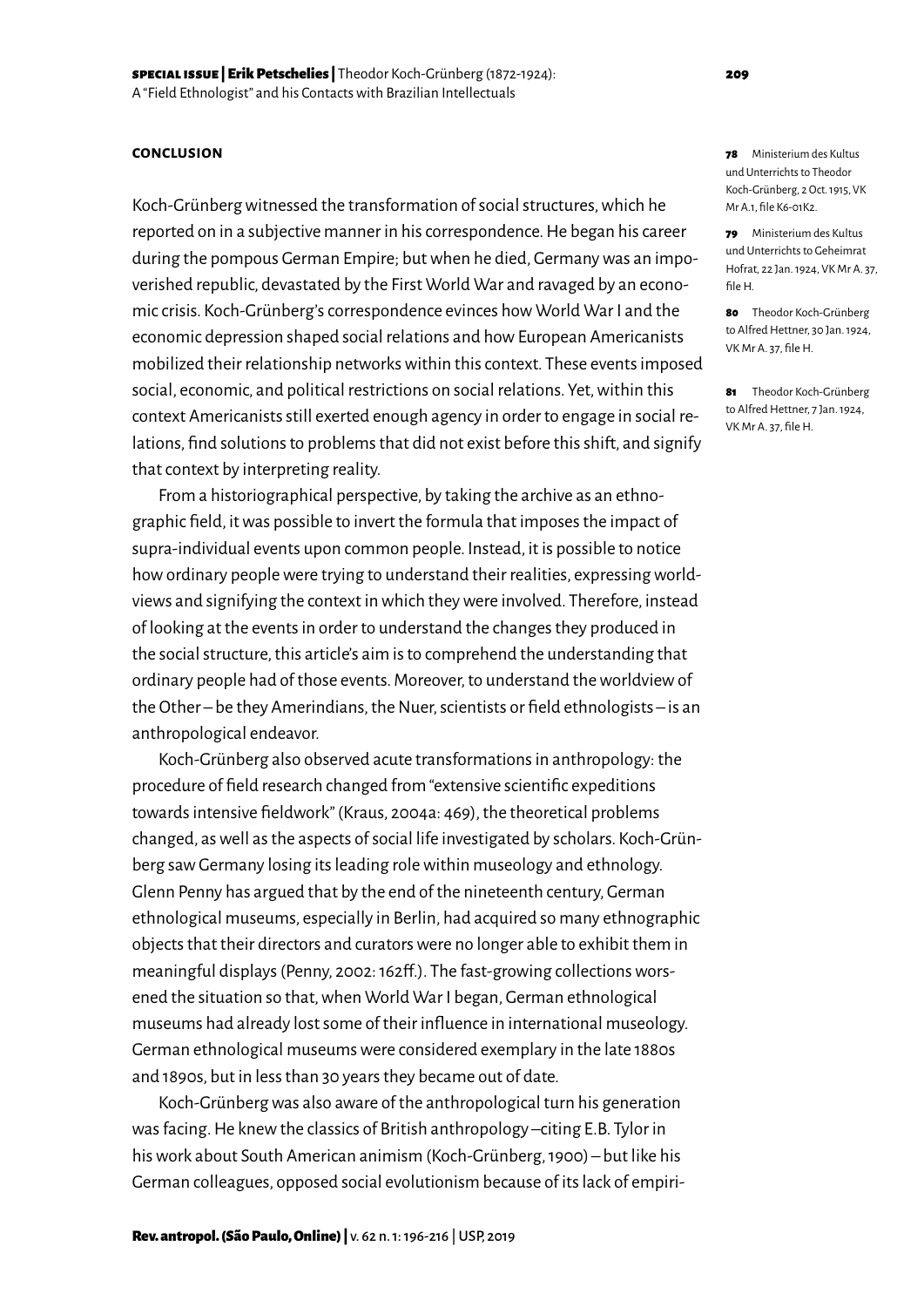cal grounds and its deductive method. As a rigorous supporter of the inductive methodology based on empirical investigation, or as a "field ethnologist," as he once labeled himself,<sup>82</sup> Koch-Grünberg ignored French scientific literature, since at this time French social thought was more concerned with theories than with providing primary ethnographic data, as Robert Parkin (2005: 159-160) has argued. Paul Rivet's work was an exception: it was in accordance with German epistemological premises and therefore highly esteemed by Koch-Grünberg and his compatriots. The impact of North-American ethnology on German-speaking ethnology was more profound. At the same time that German academia was passing through a major crisis due to a lack of resources and personnel as well as unemployment, the institutionalization of anthropology in the USA, led by Franz Boas and based on the four-field approach (physical and cultural anthropology, linguistics, and archaeology), developed rapidly. As Han Vermeulen (2015: 435) summarized the latter development:

*The departmentalization of anthropology is generally regarded as having launched anthropology as a profession in the United States. The PhD program in anthropology set up at Columbia enabled Boas and his students to acquire major positions in American academia, which led to a higher degree of professionalization earlier than in Europe.* 

North-American cultural anthropology shared some of its philosophical roots with German ethnology, including the work of the philosopher Johann Gottfried Herder (1774-1803) and the linguist Wilhelm von Humboldt (1767-1835). As Matti Bunzl (1996: 71-73) pointed out, the modern concept of culture, to which Boas contributed substantially to it's constitution , can be traced back to Bastian and Humboldt, "although not without a paradoxical and portentous residue of conceptual and ideological ambiguity, to the Herderian ideal of *Volksgeist"* (ethnic spirit).

Moreover, both traditions shared at least three characteristics: "the focus on language, the historical relations between peoples, and the empirical or descriptive approach to the study of human diversity" (Vermeulen, 2015: 435). This means that German ethnologists did not reject North-American cultural anthropology, as they did with French and British approaches. Koch-Grünberg knew Boas' *Indianische Sagen von der Nord-Pacifischen Küste-Americas* (1895) (Indigenous Legends from the North Pacific Coast of America)<sup>83</sup> and possessed a copy of *Kultur und Rasse* (1914) (Race and Culture) that Boas donated him,  $84$  which the German Africanist Leo Frobenius (1873-1938) also studied carefully.<sup>85</sup> Fritz Krause (1881-1963) undertook a study of the indigenous groups of California, which was mainly grounded on North-American authors, such as Franz Boas, Alfred Kroeber (1876-1960), and the German-born linguist and anthropologist Edward Sapir (1884-1939) (Krause,

82 "Feldethnologe". Theodor Koch-Grünberg to Karl Weule, 20 April 1921, VK Mr A. 31, file W.

83 Ernst Wasmuth Verlag to Elsa Koch-Grünberg, 5 Sept. 1912, VK Mr A. 13, file W.

84 Theodor Koch-Grünberg to Franz Boas, 22 Sept. 1921, VK Mr A. 30, file B.

85 Leo Frobenius to Theodor Koch-Grünberg, 5 July 1923, VK Mr A. 34, file F.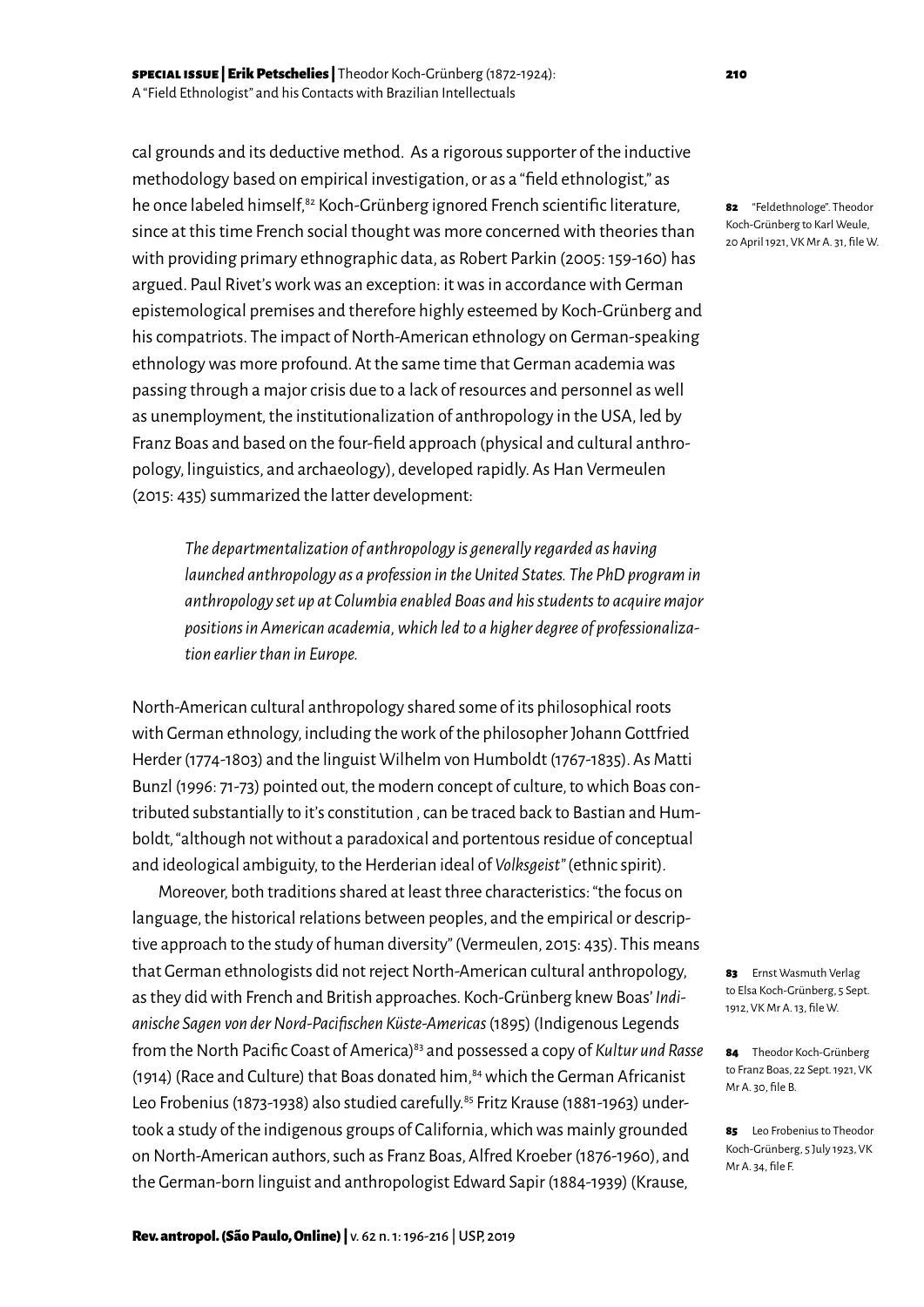1921: 95-96). Apart from the growing theoretical influence of cultural anthropology, North-American universities and museums had a huge advantage over German institutions, because of the funds at their disposal to publish books, to increase ethnographic collections by purchasing objects and pictures, as well as to send ethnographers to the field and to hire skilled personnel to guide them there.

Koch-Grünberg followed Americanist literature produced in the United States, such as the work of William Curtis Farabee (1865-1925) as well as North-American expeditions to the Amazon. He published a small article on the expedition that Hamilton Rice undertook in 1907 (Koch-Grünberg, 1908) and declined a request from the newspaper *New York World* to comment critically on the results of the scientific expedition led by Theodore Roosevelt and Mariano Cândido Rondon in 1913-14.86 He was in touch with research centers such as the Smithsonian Institution, the Field Museum of Chicago, the University Museum of Philadelphia, as well as with scholars like Franz Boas and his former student Frank G. Speck (1881-1950). As previously mentioned, Koch-Grünberg died during the expedition led by Hamilton Rice. However, Koch-Grünberg remained reticent towards American scholars and institutions. For instance, he would have regretted if the financial situation forced his friend Nimuendajú to work for North-American museums, especially if this concerned linguistic material: "I would be sorry, if this intellectual work done by the Germans fell right into American hands."87

Finally, Koch-Grünberg noticed that German ethnologists could no longer concur with their North-American colleagues. In a letter to his colleague Walter Lehmann, he summarized the situation that German Americanists were facing: they were "handing over" their discipline "entirely to the Americans, with whom we can no longer compete even in South America, thanks to their tremendous resources."88

Hence, in Koch-Grünberg's correspondence with his Brazilian colleagues two institutional histories converged: the rise and fall of German Americanist ethnology from the perspective of one of its leading experts and the attempt by three Brazilian scholars to forge an international network of scientists dedicated to the study of Brazil. Such an attempt took place even before the institutionalization of the social sciences in their country, which only occurred during the 1930s and 1940s (Candido, 2006: 271). A third institutional history arises indirectly from the relationships between Koch-Grünberg and his Brazilian colleagues: the professionalization of anthropology in the United States and its growing influence on other national ethnological traditions.

From a historic and ethnographic perspective, by taking the *Nachlass* as a unity, it is possible to perceive how certain patterns of social relations changed during the period. The network of relations comprises a *socioplasticity* capable of adapting to external changes, absorbing the contextual impact, and removing,

86 Theodor Koch-Grünberg to the New York World, 31 May 1914, VK Mr A. 17, file N.

87 "[…] es wäre mir leid, wenn diese Geistesarbeit der Deutschen gerade in amerikanische Hände fiel." Theodor Koch-Grünberg to Curt Nimuendaju, 7 Dec. 1915, VK Mr A. 1, file N.

88 "[…] wir liefern sie [die Amerikanistik] ganz den Amerikanern aus, deren Konkurrenz wir, dank ihrer ungeheuren Mittel, auch in Südamerika nicht mehr begegnen können." Theodor Koch-Grünberg to Walter Lehmann, 30 June 1921, VK Mr A. 31, file L.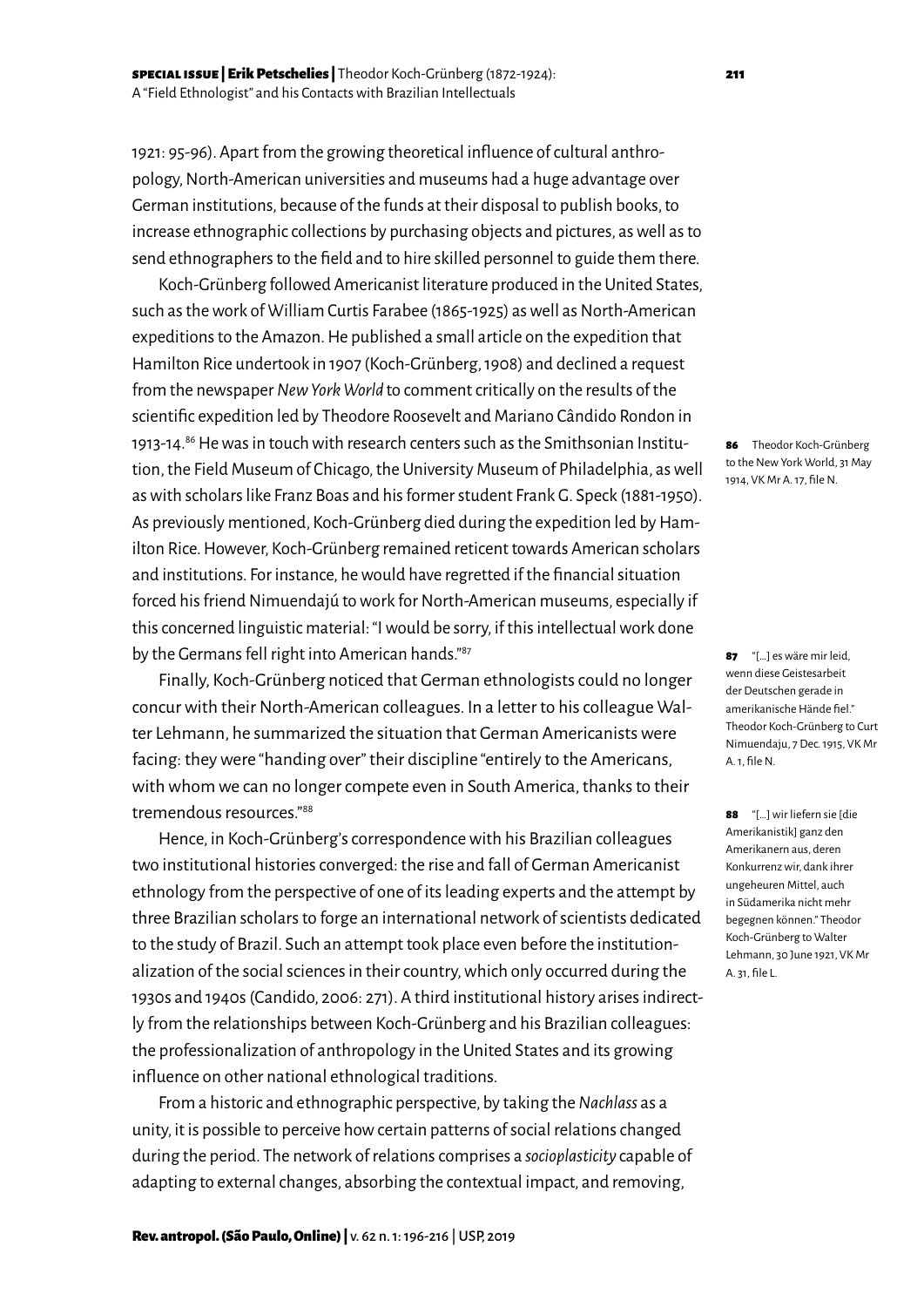remodeling, creating or recreating social relations. Lastly, by considering the *Nachlass* as a *socioplastic network*, it becomes possible to glimpse how Koch-Grünberg's connections to Brazilian scholars were impacted by the contextual shift and remodeled by him in order to adapt to the newly created social arrangement. Yet, this always from his personal perspective, grounded on the premise that ethnology can only exist as an international science guided by humanistic ideals.

**Erik Petschelies**, after styding social sciences at the State University of Campinas (Brazil), earned his master's degree in social anthropology in 2013. He is currently a PhD candidate in social anthropology at the same university and was a guest researcher at the Philipps-Universität Marburg (Germany) between 2016 and 2017.

### **unpublished documents**

VK Mr. *Nachlass Theodor Koch-Grünberg. Völkerkündliche Sammlung der Philipps-Universität Marburg* [Theodor Koch-Grünberg Archive. Ethnological collection of the Philipps-University Marburg, Germany] A.1 – A. 37: Scientific correspondence H.: Photographic collection

*Arquivo do Museu Paulista da USP* [Archive of the Museu Paulista of the State University of São Paulo, Brazil] Photographic collection

# **bibliography**

- BARTH, Fredrik et al.
- 2005 *One Discipline, Four Ways: British, German, French, and American Anthropology*. Chicago/London, University of Chicago Press.

# BUNZL, Matti

1996 "Franz Boas and the Humboldtian Tradition: From *Volksgeist* and *Nataionalcharakter* to an Anthropological Concept of Culture" In: STOCKING JR., George W. (ed.). Volksgeist *as Method and Ethic: Essays on Boasian Ethnography and the German Anthropological Tradition.* Madison, University of Wisconsin Press.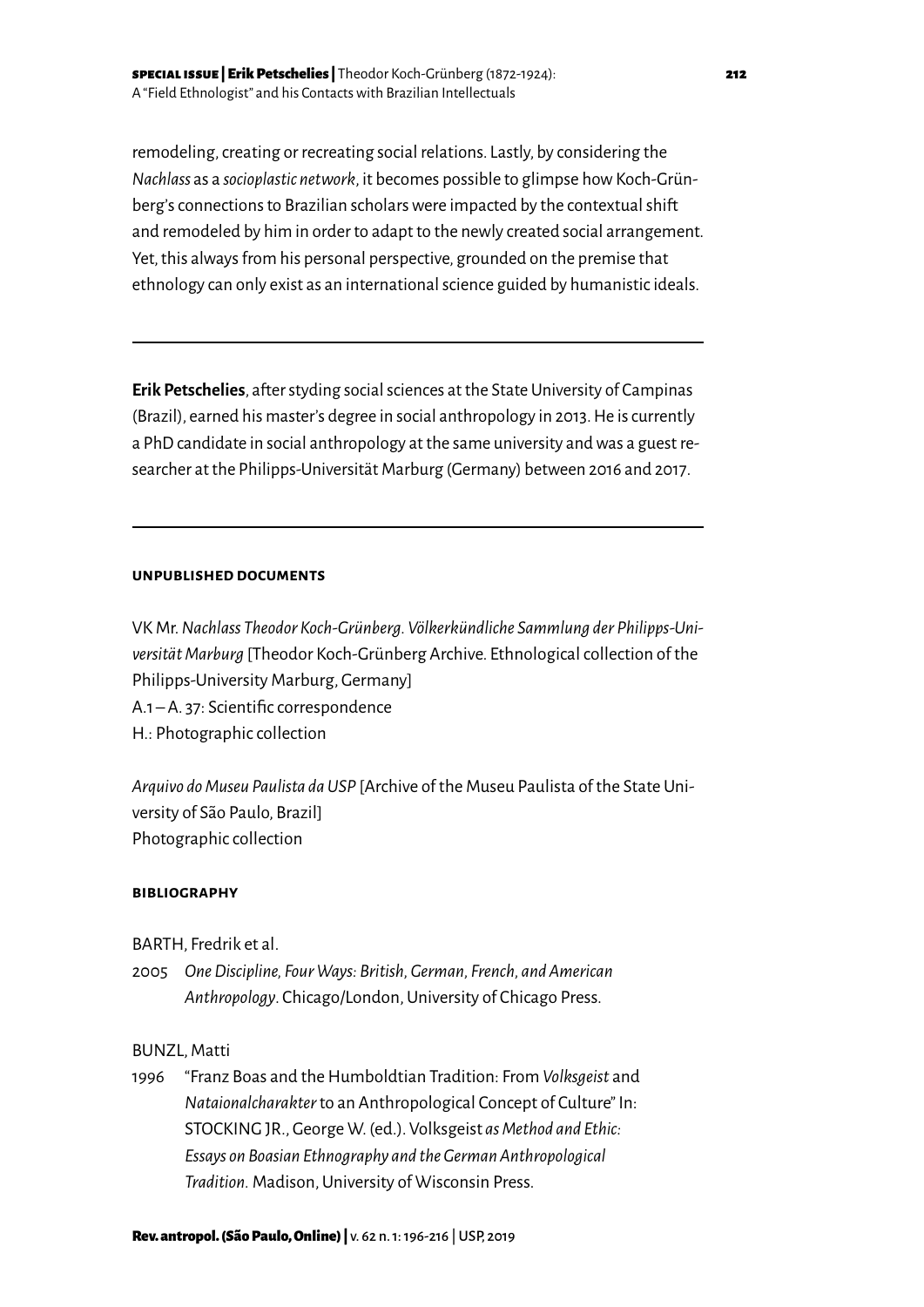# CANDIDO, Antonio

2006 "A sociologia no Brasil". *Tempo social. Revista de Sociologia da USP*, São Paulo, v. 18 (1): 271-301.

# CHRISTINO, Beatriz Protti

- 2006 *A rede de Capistrano de Abreu (1853-1927): uma análise historiográfica do* rã-txa hu-ni-ku~i *em face da Sulamericanística dos anos 1890- 1929*, São Paulo, PhD thesis, University of São Paulo.
- 2007 "Os vaivéns da rede (internacional) de Capistrano de Abreu." *Revista do Instituto de Estudos Brasileiros*, São Paulo, v. 45: 37-62.

# CLAUßEN, Susanne

2009 *Anschauungssache Religion: Zur musealen Repräsentation religiöser Artefakte*. Bielefeld, transcript Verlag.

#### COSTA, Ivoneide de França

2007 *O Rio São Franciso e a Chapada Diamantina nos desenhos de Theodoro Sampaio.* Salvador, master thesis, Federal University of Bahia.

# CUNHA, Olívia Maria Gomes da

2004 "Tempo imperfeito: uma etnografia do arquivo." *Mana*, Rio de Janeiro, v. 10 (2): 287-322.

# EHRENREICH, Paul

1887 "Über die Botocudos der brasilianischen Provinzen Espiritu Santo und Minas Geraes." *Zeitschrift für Ethnologie*, Berlin, v. 19: 1-46, 49-82.

#### GONTIJO, Rebeca

2010 "Capistrano de Abreu, viajante." *Revista Brasileira de História*, São Paulo, v. 30, n. 59: 15-36.

#### INGOLD, Tim

2011 *Being Alive: Essays on Movement, Knowledge and Description*. London/New York, Routledge.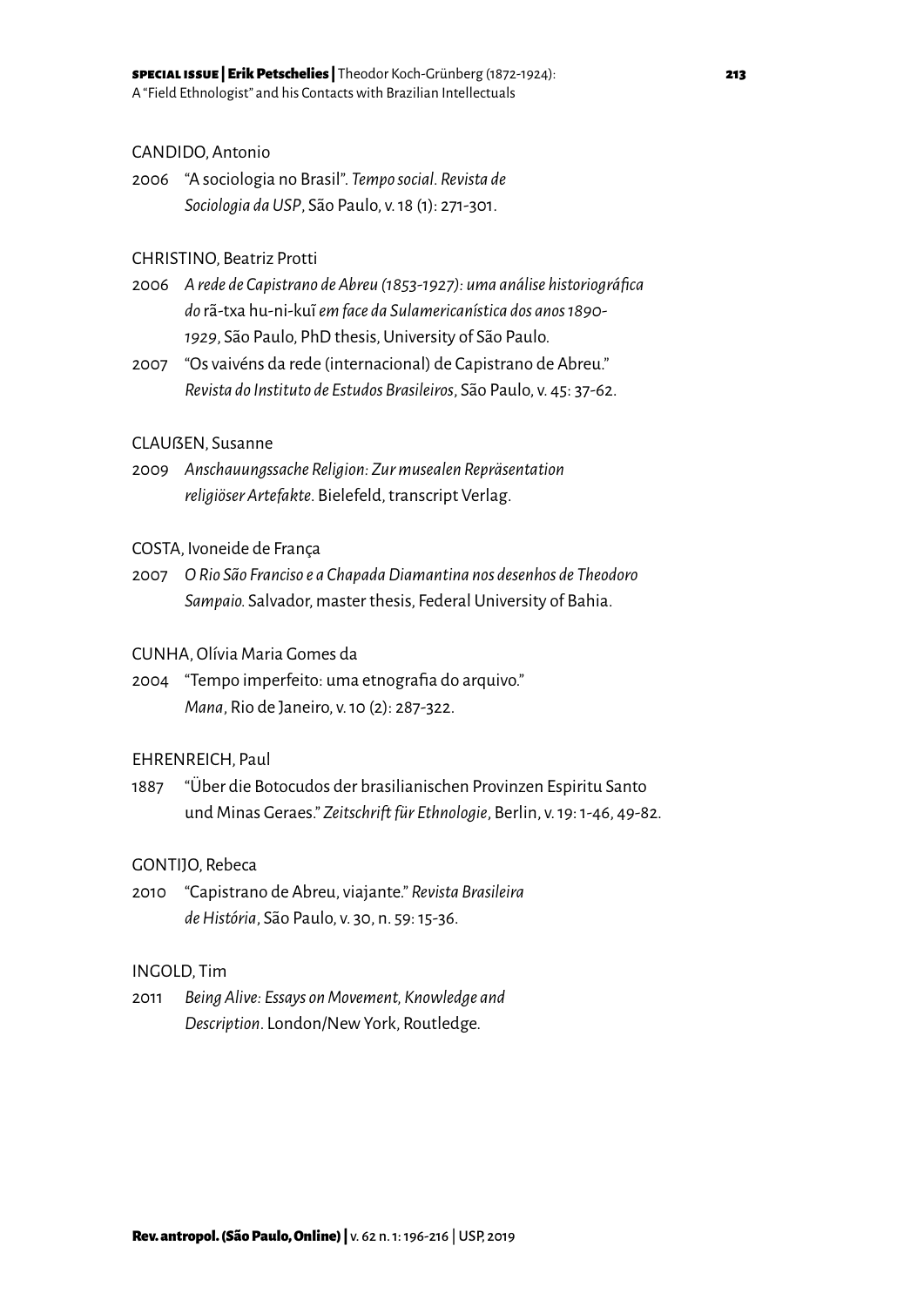# KOCH-GRÜNBERG, Theodor

- 1900 "Zum Animismus der südamerikanischen Indianer*.*" *Internationales Archiv für Ethnographie*, Leiden, supplement, v. XIII: 1-162.
- 1908 "Einige Bemerkungen zu der Forschungsreise des Dr. H. Rice in den Gebieten zwischen Guaviare und Caquetá-Yapurá." *Globus. Illustrierte Zeitschrift für Länder- und Völkerkunde*, Braunschweig, v. 93: 302-305.
- 1909 "Zwei Jahre unter den Indianern: Reisen in Nordwest-Brasilien, 1903-1905". Stuttgart: Strecker & Schröder, v. 1 & 2.
- 1917 "Vom Roraima zum Orinoco. Ergebnisse einer Reise in Nordbrasilien und Venezuela in den Jahren 1911- 1913". Berlim: Dietrich Reimer (Ernst Vohsen), v. I.
- 1920 *Indianermärchen aus Südamerika.* Jena, Eugen Dietrichs.
- 1923a "Vom Roraima zum Orinoco. Ergebnisse einer Reise in Nordbrasilien und Venezuela in den Jahren 1911-1913". Berlim: Dietrich Reimer (Ernst Vohsen), v. III.
- 1923b "Vom Roraima zum Orinoco. Ergebnisse einer Reise in Nordbrasilien und Venezuela in den Jahren 1911-1913". Berlim: Dietrich Reimer (Ernst Vohsen), v. V.
- 1924 "Vom Roraima zum Orinoco. Ergebnisse einer Reise in Nordbrasilien und Venezuela in den Jahren 1911-1913". Berlim: Dietrich Reimer (Ernst Vohsen), v. II.
- 1928 "Vom Roraima zum Orinoco. Ergebnisse einer Reise in Nordbrasilien und Venezuela in den Jahren 1911-1913". Berlim: Dietrich Reimer (Ernst Vohsen), v. IV.

# KOEPPING, Klaus-Peter

1983 *Adolf Bastian and the Psychic Unity of Mankind: The Foundations of Anthropology in Nineteenth Century Germany*. St. Lucia, University of Queensland Press. Revised version Münster/ Hamburg/London, LIT Verlag, 2000; reprinted 2005.

# KRAUS, Michael

- 2004a "Am Anfang war das Scheitern: Theodor Koch-Grünberg und die 'zweite Meyer'sche Schingú-Expedition.'" In KRAUS, Michael (ed.). KOCH-GRÜNBERG, Theodor. *Die Xingu-Expedition (1898-1900). Ein Forschungstagebuch*. Köln/Weimar/Wien, Böhlau Verlag, pp. 453-496.
- 2004b *Bildungsbürger im Urwald. Die deutsche ethnologische Amazonienforschung (1884-1929).* Marburg, Curupira.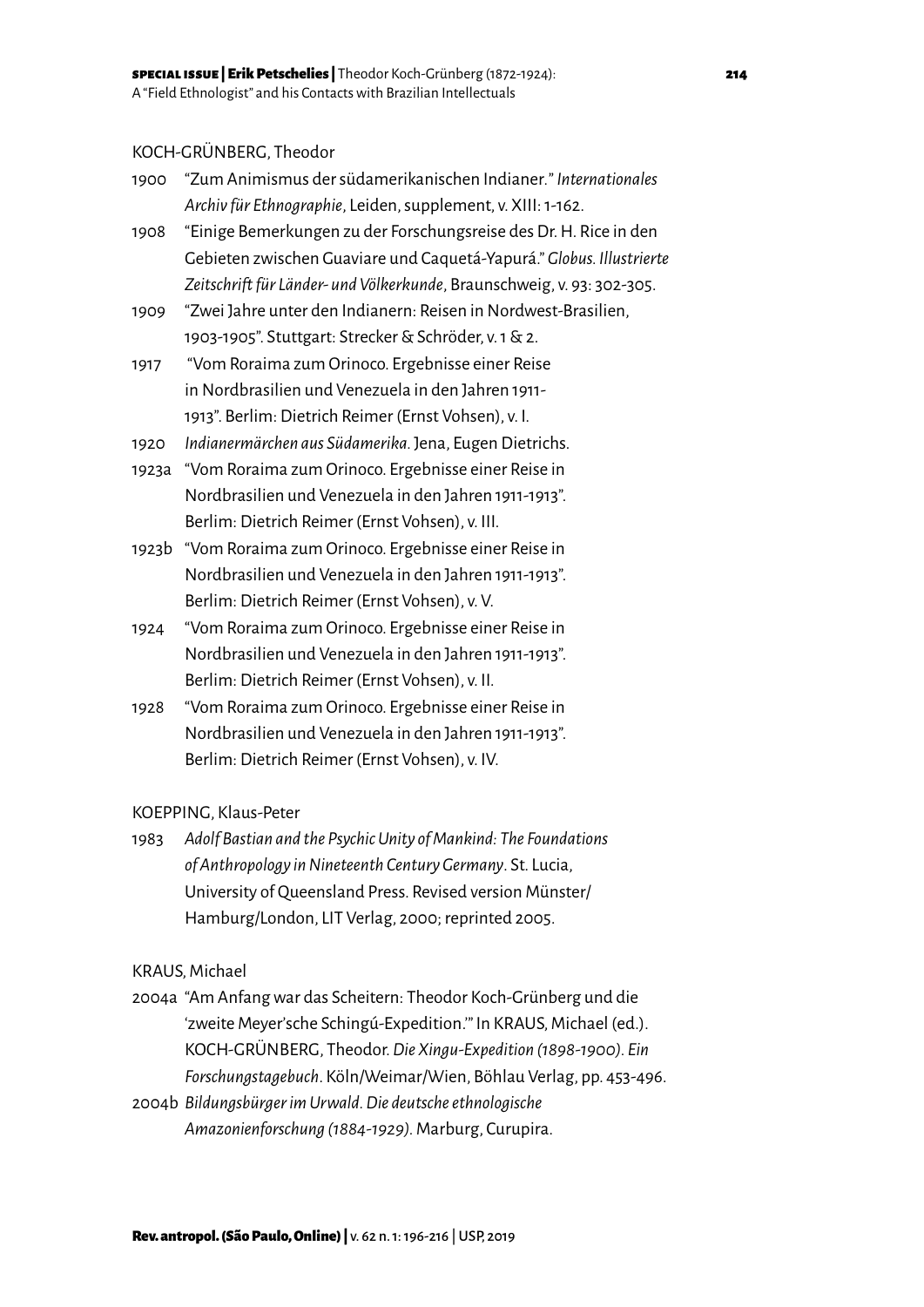# KRAUS, Michael (ed.)

2004 KOCH-GRÜNBERG, Theodor, *Die Xingu-Expedition (1898-1900). Ein Forschungstagebuch*. Köln/Weimar/Wien, Böhlau Verlag.

# KRAUSE, Fritz

1921 *Die Kultur der kalifornischen Indianer in ihrer Bedeutung für die Ethnologie und die nordamerikanische Völkerkunde.* Leipzig, Verlag Otto Spamer.

# OLIVEIRA JUNIOR, Paulo Cavalcante

1994 *Affonso d'E. Taunay e a Construção da Memória Bandeirante.* Rio de Janeiro, PhD thesis, Federal University of Rio de Janeiro.

# PARKIN, Robert

2005 "The French-Speaking Countries." In BARTH, Fredrik et al. *One Discipline, Four Ways: British, German, French, and American Anthropology.* Chicago/ London, University of Chicago Press.

# PENNY, H. Glenn

2002 *Objects of Culture: Ethnology and Ethnographic Museums in Imperial Germany.* Chapel Hill, University of North Carolina Press.

# PENNY, H. Glenn and RINKE, Stefan

2015 "Germans Abroad: Respatializing Historical Narrative." *Geschichte und Gesellschaft*, Göttingen, v. 41: 173-196.

#### STOCKING, George W., Jr. (ed.)

1996 Volksgeist *as Method and Ethic: Essays on Boasian Ethnography and the German Anthropological Tradition.* Madison, University of Wisconsin Press.

#### VERMEULEN, Han F.

2015 *Before Boas: The Genesis of Ethnography and Ethnology in the German Enlightenment.* Lincoln/London, University of Nebraska Press.

#### VON DEN STEINEN, Karl

- 1886 *Durch Central-Brasilien. Expedition zur Erforschung des Schingú im Jahre 1884.* Leipzig, Verlag F. A. Brockhaus.
- 1892 *Die Bakaïrí-Sprache.* Leipzig, K. F. Koehler´s Antiquarium.
- 1894 *Unter den Naturvölkern Zentral-Brasiliens. Reiseschilderung und Ergebnisse der zweiten Schingú-Expedition, 1887-1888.* Berlin, Dietrich Reimer Verlag.